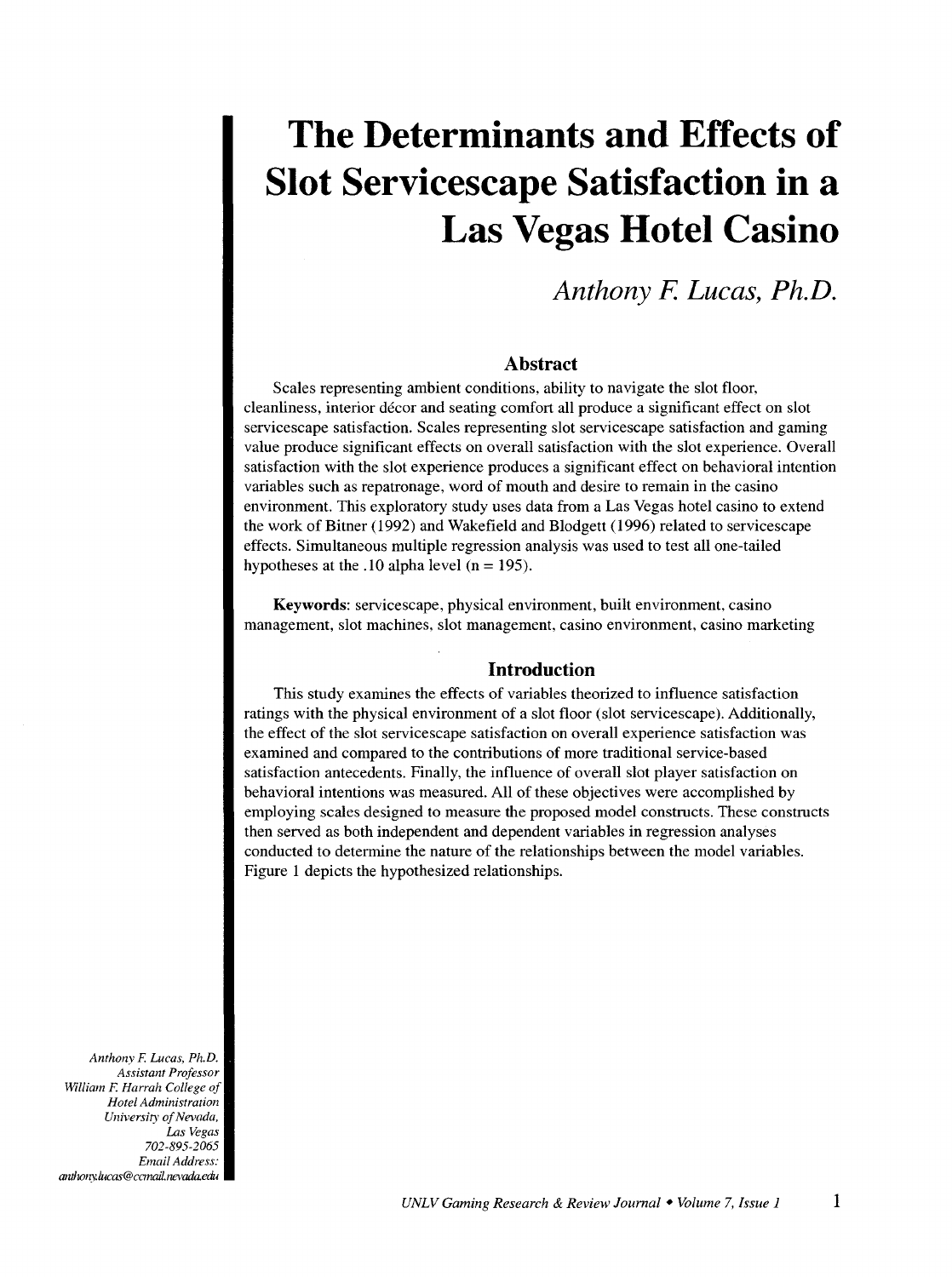

**Figure 1.** Theoretical models: Determinants of servicescape satisfaction, overall experience satisfaction, and behavioral intentions.

Theories related to the role of the environment in the satisfaction process have been advanced (Mehrabian & Russell, 1974; Bitner, 1992), but few studies have empirically tested these theories in the leisure services industry. Wakefield & Blodgett (1996) empirically examined the role of the physical environment on the satisfaction process of leisure services consumers, including slot players. The current study extends the work of Bitner (1992) and Wakefield and Blodgett (1996), narrowing the scope to the slot floor of a hotel casino.

As slot operations consistently rank first in annual gaming revenues in Nevada (Nevada Gaming Control Board, 2000), a better understanding of the slot player satisfaction process may provide an edge in an increasingly competitive industry. The physical environment of the slot floor may provide the best opportunity for distinction among casinos, as the slot machine mix across Las Vegas Strip properties is relatively homogenous **(J. Fitzpatrick, personal communication, April 14, 2000). If servicescape** satisfaction is found to influence the overall satisfaction of slot players, the identification of controllable antecedents would be of considerable value to casino executives. If overall satisfaction is found to influence word of mouth or repatronage intentions, knowledge of controllable servicescape satisfaction determinants would increase in value. Once these determinants were identified, experimentation could lead to measurable increases in operating profits.

# **Literature Review**

In general, people respond to the physical environment in affective terms (Mehrabian & Russell, 1974). Environments tend to evoke affective sensations.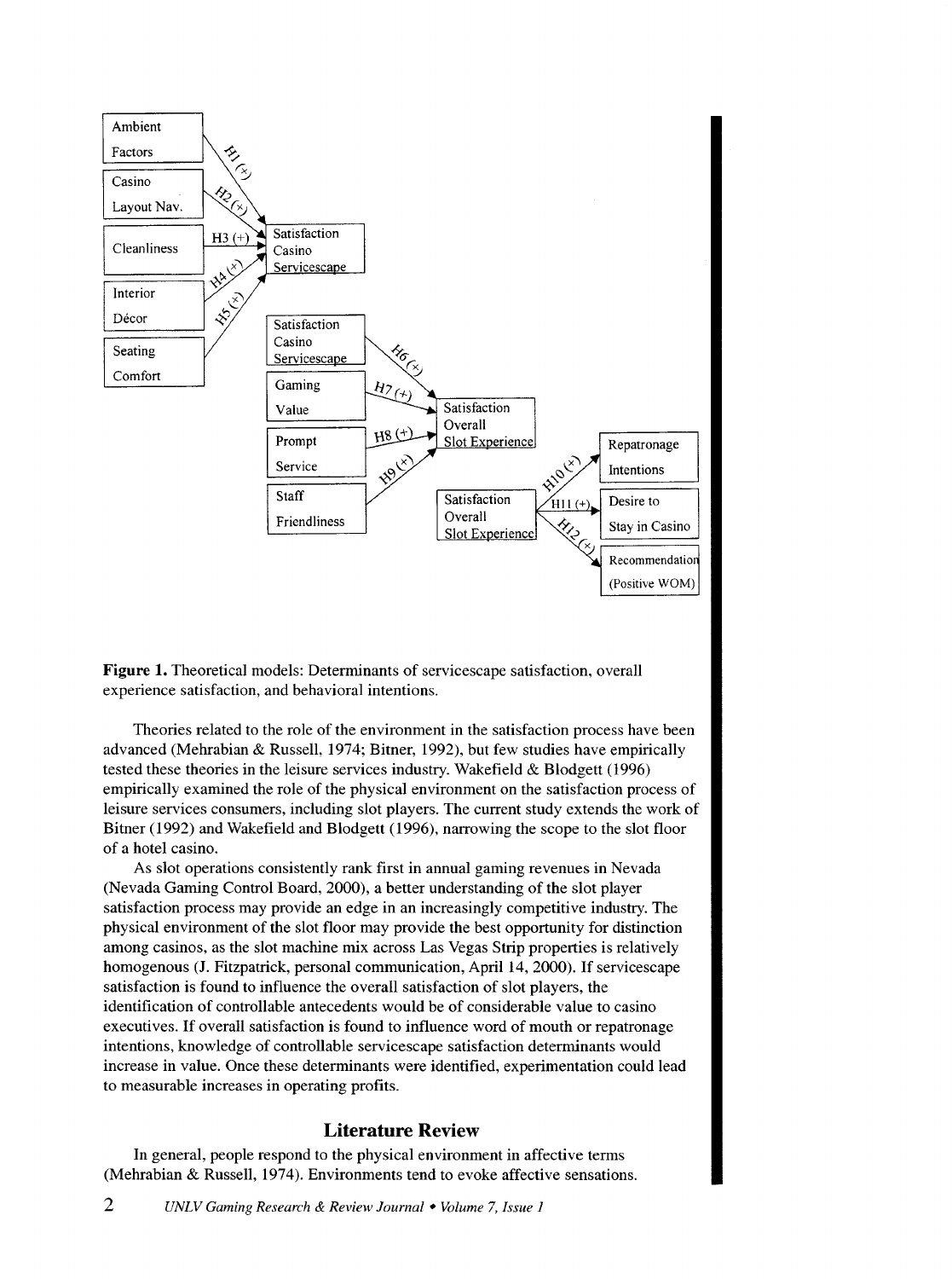Wakefield and Blodgett ( 1996) theorize that leisure service providers, such as casinos, primarily satisfy an emotional need for the consumer and therefore refer to these services as hedonic. Further, it is theorized that the effect of the servicescape on consumer satisfaction is exaggerated due to the extended length of time the consumer spends in the leisure service environment (Wakefield & Blodgett, 1996).

#### **Ambient Conditions**

Various ambient conditions were theorized to affect the satisfaction ratings of slot patrons. In this study, ambient conditions were considered to be intangible aspects of the slot environment capable of affecting the five senses (i.e., temperature or sounds). The following paragraphs describe various ambient conditions theorized to affect servicescape satisfaction.

In Sundstrom & Sundstrom's (1986) review of internal climate studies, researchers found that most people are comfortable between 67° and 73° F. Due to the size and frequently irregular configuration of casino floors, the internal climate can be difficult to control. For the same reasons, ventilation issues are also challenging. The internal air quality is often most affected by cigarette smoke, which can be remarkably offensive to nonsmokers. Nonsmokers have been found to respond to smoke-filled environs and smokers themselves in an emotionally charged manner (Jones, 1978; Jones & Bogat, 1978). Other research supports the importance of air quality/smoke levels to casino patrons (Francoeur, 1992).

In the late 1990's, slot technology featured advances in the areas of video graphics and sound (Edwards, 1998; Herriott, 1997; McKee, 1997). The success of these new machines suggested that visual and aural game features add to the quality of the overall sensory experience. Environmental psychology studies have also found that moderately dynamic visual and auditory stimuli can lead to increased arousal levels and ultimately increased levels of excitement (Mehrabian & Russell, 1974; Russell & Pratt, 1980). The clanking sound of coins falling into the metal slot trays not only creates auditory stimulation, but also provides evidence of winning.

Music and lighting level are often key components of ambience in restaurants. Music tempo and volume have been found to affect consumer behavior in restaurant and retail store settings (Milliman, 1982, 1986; Smith & Curnow, 1966). Although a different type of music may be appropriate for a casino, it is theorized to play a role in the slot servicescape satisfaction process. Francoeur (1992) found overall lighting levels to be a popular concern of casino patrons, when asked to describe their favorite casino. The research results related to interior lighting levels are mixed and appear to be a function of the setting. Most casinos employ a soft lighting strategy, which is usually associated with prestige and quality in retail settings (Gardner & Siomkos, 1985; Baker, Grewe!, & Parasuraman, 1994 ). The sum of the related research leads to the following hypothesis.

HI: Ambient conditions (AMB) will produce a positive effect on servicescape satisfaction (SSAT).

# **Casino Navigation**

The degree of ease associated with navigating a casino environment is related to what Bitner (1992) refers to as the spatial layout of the servicescape. The architecture, interior design and spatial layout of the environment can all evoke the sensation of crowding (Desor, 1972; Eroglu & Machleit, 1990; Stokols, 1972). A slot floor can certainly have too many machines, making it crowded and difficult to navigate. Additionally, aisle width has been specifically identified as an important navigational feature of a store/facility layout (Wakefield & Blodgett, 1994; Dabholkar, Thorpe, & Rentz, 1996).

When a person enters a new environment, orientation is often the most pressing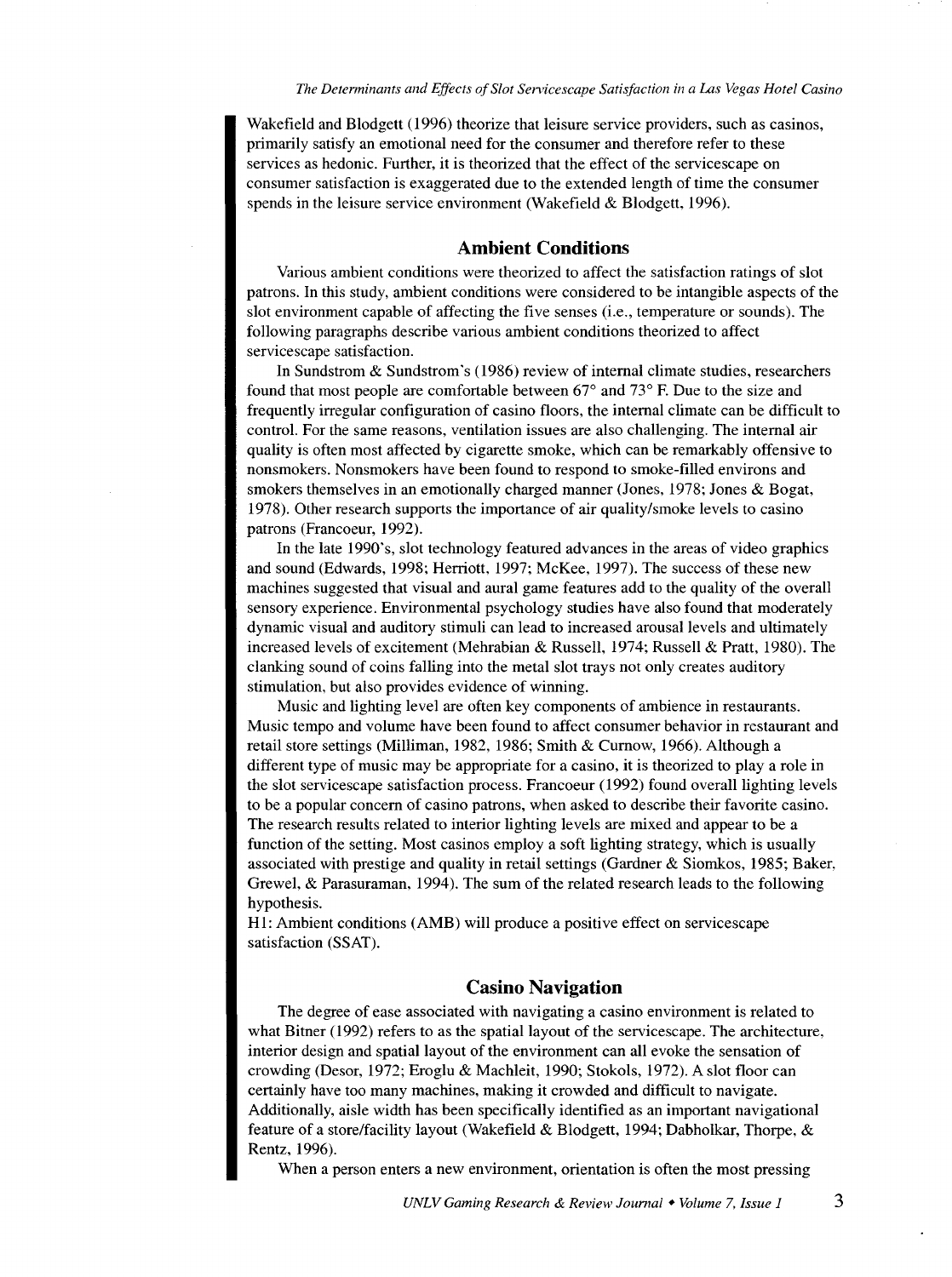need (Wener, 1985). Sight lines and signs can help slot patrons orient themselves in the often unfamiliar environs of a casino floor. Sight lines are the visual paths available to the searcher. The management of casino sight lines has been cited as crucial to the visual topography of a floor layout (Steelman, 1998; Macomber, 1998). Additionally, the importance of signs in the in-store searching processes of consumers is well documented (Bitner, 1992; Dabholkar, et al., 1996; Levine, 1982; Levine, Marchon & Hanley, 1984). Machine density, aisle width, sight lines and the effective use of signs all play important roles in the successful navigation of a slot floor. The previous findings resulted in the following hypothesis. H2: Casino navigation (NAV) will produce a positive effect on servicescape satisfaction (SSAT).

# **Cleanliness**

It is reasonable to assume that a clean slot floor would be a desirable condition and encourage what Bitner (1992) refers to as approach behavior. It

is theorized that slot patrons do not like to see coin wrappers, dirty ashtrays and empty/dirty cocktail glasses while playing the machines. Research in the area of leisure services, including studies related to casinos, empirically supports the notion that cleanliness has a positive influence on servicescape quality (Francoeur, 1992; Wakefield & Blodgett, 1994; 1996; 1999). Other researchers have found the appearance of employees to be related to the perceived cleanliness of retail

**Slot patrons do not like to see coin wrappers, dirty ashtrays and empty/dirty cocktail glasses while playing the machines.** 

store environments (Parasuraman, Zeithaml, & Berry, 1988; Levesque & McDougall, 1996; Fonvielle, 1997). Based on these findings the following hypothesis was formed. H3: Cleanliness (CLN) will produce a positive effect on servicescape satisfaction (SSAT).

# **Interior Décor**

Francoeur (1992) discovered that interior décor and overall lighting levels are salient attributes of a desirable casino environment. General attractiveness of the environment as well as wall and floor treatments, specifically, have been found to affect servicescape satisfaction levels of slot patrons (Wakefield & Blodgett, 1996). Color has also been found to influence human responses to physical environments (Shaie, 1961; Mehrabian & Russell, 1974; Mahnke, 1987). As color is often central to the decor schemes of slot floors in Las Vegas, it is theorized to play a role in the servicescape satisfaction process. Flashing or flickering neon lighting is also common to casino floors. This type of decorative lighting has been found to create high levels of arousal, a component of excitement (Mehrabian & Russell, 1974). These findings are all related to satisfaction with the interior decor, resulting in the following hypothesis. H4: Interior decor (INT) will produce a positive effect on servicescape satisfaction (SSAT)

# **Seating Comfort**

The seating comfort construct in Wakefield & Blodgett's (1996) study did not produce a significant effect on perceived servicescape quality, in the casino sample. However, other research suggests that seating comfort may influence servicescape satisfaction (Bitner, 1992). Studies have shown that padding (Branton & Grayson, 1967), backrests (Floyd & Ward, 1969) and fabric/heat-dissipating seat upholstery (Oboume, 1987) all increase a person's comfort level. Bitner (1992) suggests that physical comfort is related to servicescape quality evaluations.

Crowded seating conditions can also create feelings of physical discomfort. Research results indicate that the space between chairs in a room is directly related to

4 *UNLV Gaming Research* & *Review Joumal* • *Volume* 7, *Issue 1*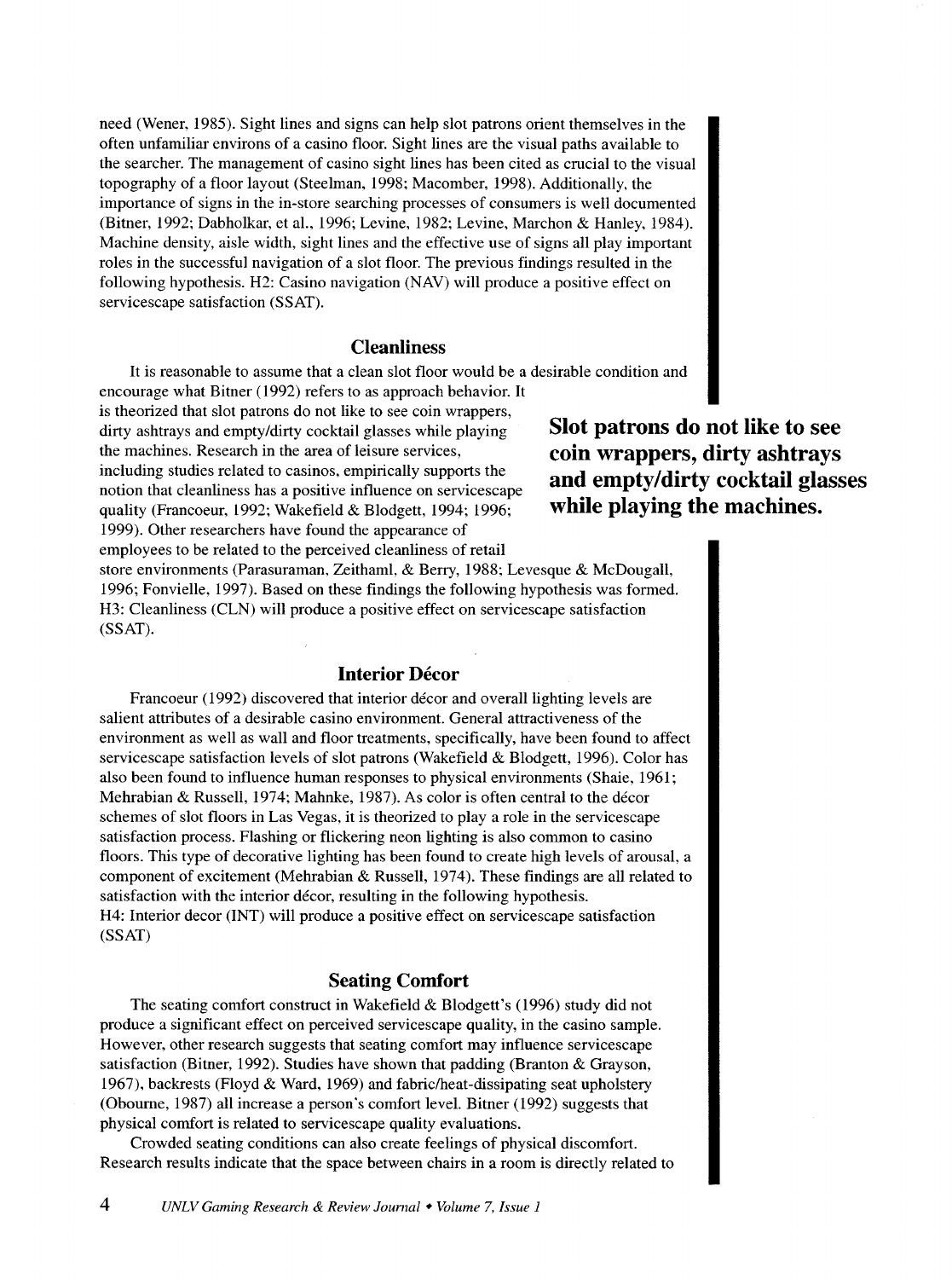*The Determinants and Effects of Slot Servicescape Satisfaction in a Las Vegas Hotel Casino* 

**Physical surroundings or spatial conditions that produce feelings of restricted movement have been found to evoke the**  crowding sensation. of the aforementioned research.

the crowding sensation (Worchel & Teddlee, 1976). Physical surroundings or spatial conditions that produce feelings of restricted movement have been found to evoke the crowding sensation (Desor, 1972; Stokols, 1972; Eroglu & Machleit, 1990). For example, slot machines placed closely together create insufficient personal space and limited maneuvering conditions. The following hypothesis was based on the results

H5: Seating comfort (SC) will produce a positive effect on servicescape satisfaction (SSAT).

# **Overall Satisfaction**

Servicescape satisfaction is theorized to be one aspect of overall satisfaction with the slot experience. A pilot study conducted in a Las Vegas hotel casino found that casino atmosphere influenced overall satisfaction ratings related to the gaming experience (Johnson, Hu, & Chen, 1998). Bitner (1992) theorizes that holistic servicescape evaluations are related to cognitive and affective internal responses (e.g., overall satisfaction). Ultimately, these internal responses lead to approach or avoidance behavior (e.g., repatronage).

The second phase of the model attempts to determine the effect of servicescape satisfaction on overall satisfaction, while controlling for the effects of more traditional satisfaction determinants. Focus group discussions and a review of literature identified perception of gaming value, staff friendliness and service promptness as forces central to a slot player's overall satisfaction. Overall satisfaction was limited to the consumer's experience, beginning with entry onto the slot floor and ending with his or her decision to end play.

## **Gaming Value**

In the typical slot experience, many more players will lose than win (Kilby  $\&$ Fox,1998). As a result of this verity, focus group participants often mentioned the looseness of machines and time on device as proxies for gaming value (Mayer, et al., 1998). Although most players will lose, the number of opportunities to win remains important to slot players. In the general marketing literature, a positive relationship between price-value and satisfaction is a popular hypothesis, but empirical support for the theory is mixed (Zeithaml, 1988).

#### **Service Promptness and Staff Friendliness**

Cocktail, change and hand-paid jackpot services can all be measured by the slot patron in terms of promptness or speed. Focus groups and research have identified service speed as an important facet of the overall satisfaction process of slot players and leisure services, in general (Mayer, et al., 1998; Wakefield & Blodgett, 1999). Staff friendliness has also emerged as a key decision criterion in both the casino selection and repatronage decision processes (Mayer, et al., 1998; Richard & Adrian, 1996). The previous paragraphs provided the foundation for the following hypotheses.

H6: Slot servicescape satisfaction (SSAT) will produce a positive effect on overall satisfaction with the slot experience (OSAT).

H7: Gaming value (GV) will produce a positive effect on overall satisfaction with the slot experience (OSAT).

H8: Service promptness (PRMP) will produce a positive effect on overall satisfaction with the slot experience (OSAT).

H9: Staff friendliness (FRND) will produce a positive effect on overall satisfaction with the slot experience (OSAT).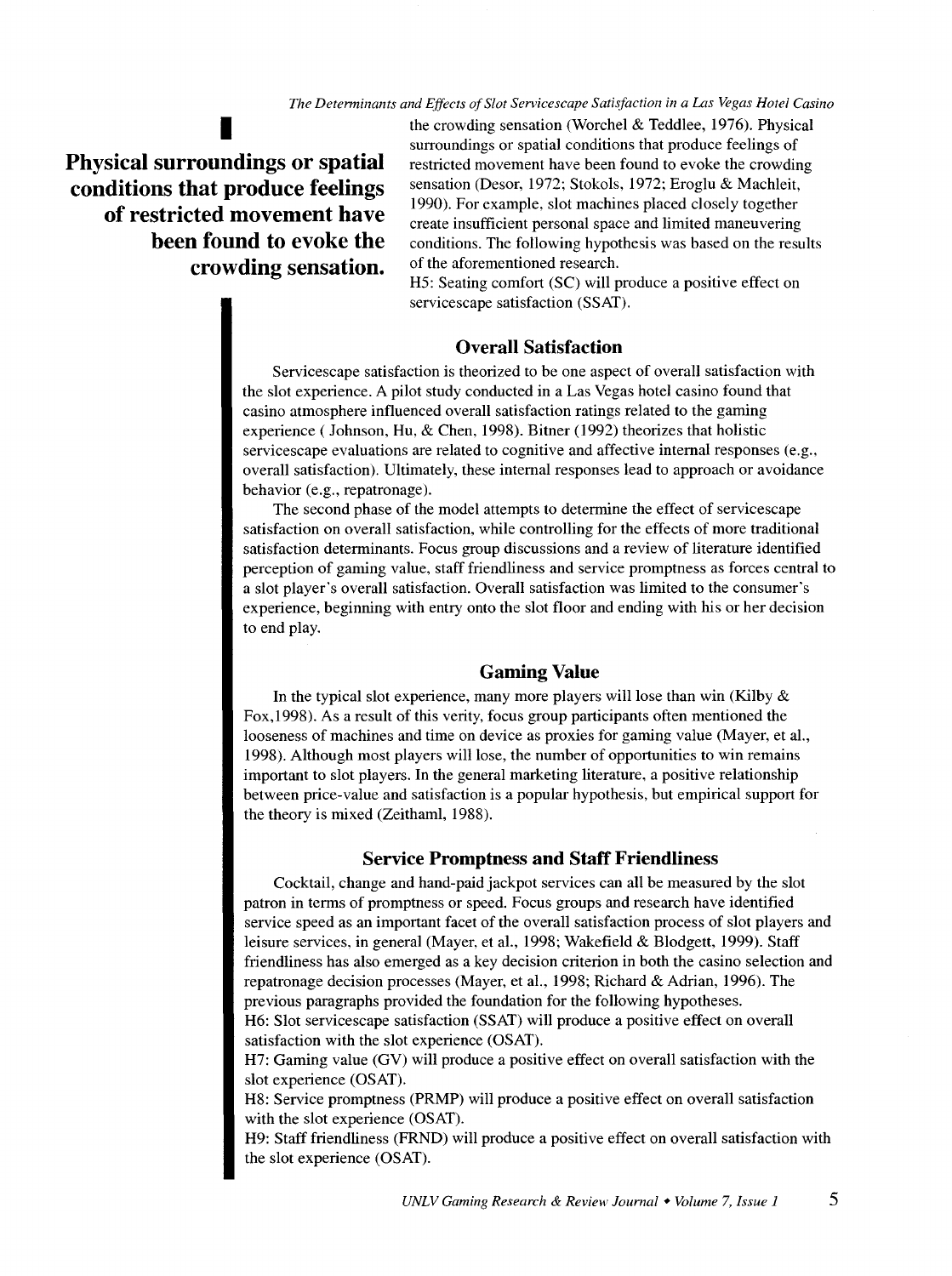# **Satisfaction to Loyalty Intentions**

The positive effect of customer satisfaction on loyalty-related behavior is empirically supported by several studies (Anderson, Fomell, & Lehmann, 1994; Anderson & Sullivan, 1993; Fomell, 1992). This phase of the model provides the practical significance of the study, as the effect of overall satisfaction on the behavioral intentions of consumers is identified. Willingness to recommend, desire to remain in the casino environment and repatronage intentions represent specific aspects of slot player loyalty intentions. Due to the previous results related to the satisfaction/loyalty relationship, the following hypotheses were advanced:

HlO: Overall satisfaction with the slot experience (OSAT) will produce a positive effect on repatronage intentions (RPI).

H<sub>11</sub>: Overall satisfaction with the slot experience (OSAT) will produce a positive effect on desire to stay in the casino environment (DES).

H12: Overall satisfaction with the slot experience (OSAT) will produce a positive effect on positive word-of-mouth (WOM).

# **Methodology**

The research hypotheses were tested with data collected via intercept surveys conducted in a Las Vegas Strip hotel casino, during the month of September 2000. A field study approach was employed, allowing for the subjects to remain in the environment while responding to the questionnaire. Although the sample was not randomly selected, steps were taken to randomize the selection process. Slot machine banks were randomly selected from a map of the slot floor. Given the selected bank's directional orientation, procedures governing the selection of subjects on that bank were imposed. These procedures limited the response duplicity associated with selecting two subjects from the same lateral side of a machine bank (e.g., a husband and wife). To be eligible for selection, the subject had to have been actively engaged in wagering activity. Once selected, subjects were asked to respond to three screening questions. When gaming, eligible subjects played slots at least 50% of the time, were not Nevada residents and had played slots for at least sixty minutes in the casino under study. A total of 325 subjects were approached, 244 of which completed the survey. However, the net effect of non-qualifiers, refusals and missing values reduced the data set to 195 usable cases. As an incentive, subjects that participated in the study were given a \$2.00 roll of nickels.

The intercept survey was executed via a questionnaire containing 49 items related to aspects of the physical environment, satisfaction and various behavioral intentions. All responses were recorded on a Likert scale ranging from one to nine. The endpoints of the scale were anchored by the terms "disagree completely" and "agree completely." Subjects were also afforded an n/a (not applicable) option for statements that were unrelated to their slot experience. The subjects recorded their own responses to the survey using a pencil and a clipboard.

Due to the multidimensional nature of the constructs, composite indices were formed to test the relationships depicted in the model. For example, the seating comfort construct included an item related to back support and an item related to the amount of personal space (e.g., elbow room) afforded in the seating configuration. Although both are related to the core idea of seating comfort, the two items may fail to load together in a technique such as principal component analysis (PCA). A seat may provide adequate back support but fail to provide sufficient elbow room. In PCA, the extracted components are intended to be uni-dimensional, representing closely related aspects of a single construct.

The items included in the survey instrument were based on results from academic research, focus groups and discussions with industry and academic professionals. Although 32 of the 49 scale items were developed specifically for this study, 17 items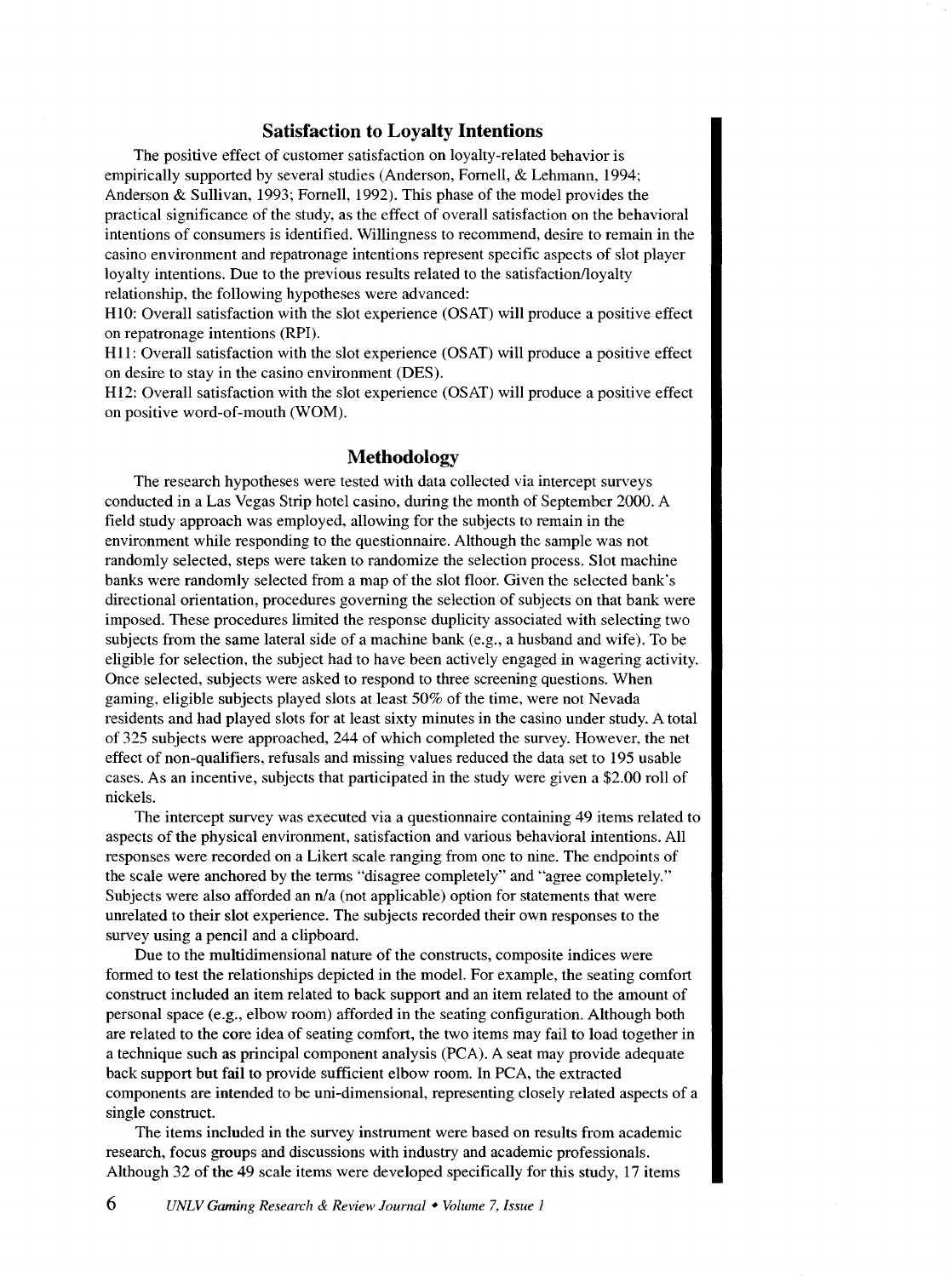#### *The Detem1inants and Effects of Slot Servicescape Satisfaction in a Las Vegas Hotel Casino*

from existing scales were adapted or employed in their original form to measure some of the model variables. Table 1 lists the contributions of other authors to the scales used in this study. Most scales included items designed specifically for this study along with adapted items from existing scales.

| Table 1<br><b>Composite Indices and Scale Item Contributors</b> |                                        |  |  |  |  |  |
|-----------------------------------------------------------------|----------------------------------------|--|--|--|--|--|
| Composite Index                                                 | <b>Scale Item Contributors</b>         |  |  |  |  |  |
| <b>Seating Comfort</b>                                          | Wakefield & Blodgett (1996)            |  |  |  |  |  |
| Interior Décor                                                  | Wakefield & Blodgett (1996)            |  |  |  |  |  |
| <b>Cleanliness</b>                                              | Parasuraman, Zeithaml, & Berry (1988)  |  |  |  |  |  |
| Casino Navigation                                               | Wakefield $& \text{Blodgett (1996)}$   |  |  |  |  |  |
| <b>Friendliness of Employees</b>                                | Mittal $&$ Lassar (1996)               |  |  |  |  |  |
|                                                                 | Parasuraman, Zeithamal, & Berry (1988) |  |  |  |  |  |
| Promptness of Service                                           | Parasuraman, Zeithaml, & Berry (1988)  |  |  |  |  |  |
| Slot Servicescape Satisfaction                                  | Wakefield & Blodgett (1996)            |  |  |  |  |  |
| Desire to Stay in the Casino                                    | Wakefiled & Blodgett (1996)            |  |  |  |  |  |

A pilot study was undertaken to further refine the instrument. Data from the pilot study were also used to calculate Cronbach · s Alpha for each model construct. Once the survey instrument was adjusted and finalized, the formal data collection process was completed. Subsequently, a principal component analysis (PCA) was conducted on the items comprising the independent variables of the model designed to predict servicescape satisfaction. The PCA was employed to identify the latent structure of the data and corroborate the theory of five distinct components of servicescape satisfaction. Prior to the testing of the hypotheses, frequency tables were reviewed to identify out of range values or keypunch errors in the data set. Mahalanobis distances were analyzed to determine the presence of multivariate outliers as well. Bivariate scatterplots were examined to identify problematic curvilinearity among the composite indices. Although histograms indicated all composite indices to be negatively skewed, this condition was expected and not considered to be problematic.

Using the composite variables, simultaneous multiple regression analysis was conducted to determine the statistical significance of the hypothesized determinants of both slot servicescape satisfaction and overall satisfaction with the slot experience. Two separate regression analyses were conducted, one to explain the variance in servicescape satisfaction ratings and one to explain the variance in overall satisfaction ratings. Multiple regression analysis was an appropriate technique to examine both the individual significance of the independent variables and the collective ability of the independent variables to predict the criterion variables (Tabachnick & Fidell, 1996). Simple regression analysis was employed to test the effect of overall satisfaction on repatronage intentions (RPI), desire to stay in the casino environment (DES) and positive word-of- mouth (WOM). Due to the exploratory nature of this study, hypothesis tests were conducted at a .10 alpha level.

# **Results**

The descriptive statistics and scale reliability measures are reported in Table 2 at the composite index level. All scale alphas exceeded Nunnally's (1978) recommended minimum level of . 70 for exploratory research. The gaming value scale recorded the smallest mean value (5.84) and the greatest standard deviation (2.08).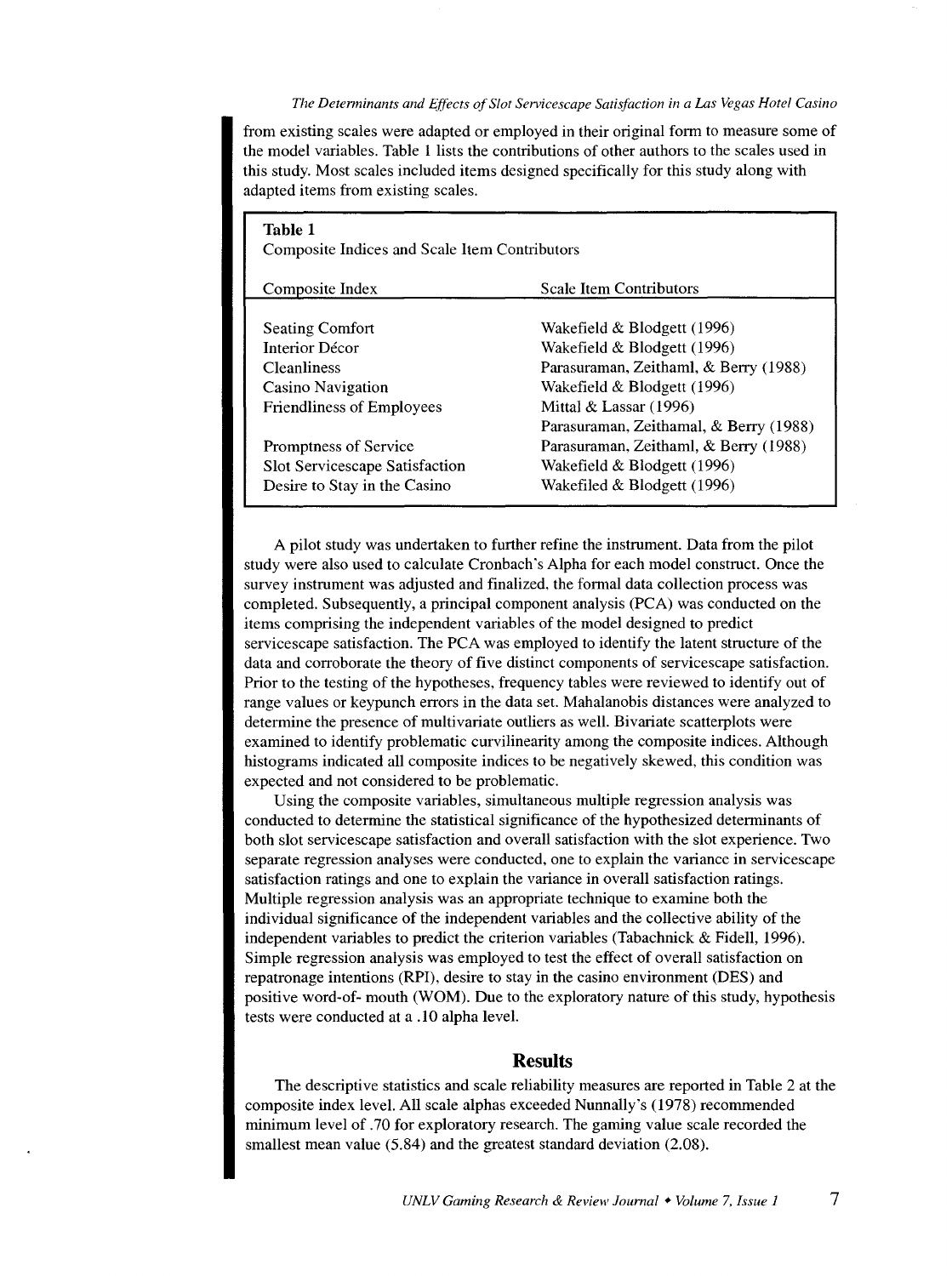# **Table 2**

| Composite Index                    | M    | SD.  | Alpha <sup>a</sup> | No. of Items   |
|------------------------------------|------|------|--------------------|----------------|
| Seating Comfort (SC)               | 7.27 | 1.53 | .88                | 5              |
| <b>Ambient Conditions (AMB)</b>    | 7.23 | 1.43 | .79                | 6              |
| Interior Décor (INT)               | 7.38 | 1.39 | .91                | 5              |
| Cleanliness (CLN)                  | 7.88 | 1.18 | .91                | 6              |
| Layout/Navigation (NAV)            | 6.96 | 1.68 | .92                | 5              |
| Gaming Value (GV)                  | 5.84 | 2.08 | .93                | 4              |
| <b>Staff Friendliness (FRND)</b>   | 7.55 | 1.59 | .96                | 4              |
| Service Promptness (PRMP)          | 7.02 | 1.79 | .92                | 4              |
| Servicescape Satisfaction (SSAT)   | 7.16 | 1.61 | .90                | 2              |
| <b>Overall Satisfaction (OSAT)</b> | 6.99 | 1.92 | .90 <sub>0</sub>   | $\overline{2}$ |
| Repatronage Intentions (RPI)       | 7.52 | 1.92 | .96                | 2              |
| Willingness to Recommend (WOM)     | 7.71 | 1.75 | .97                | $\overline{2}$ |
| Desire to Stay (DES)               | 7.20 | 1.96 | .90                | 2              |
|                                    |      |      |                    |                |

Descriptive Statistics and Reliability Measures for Composite Indices ( $N = 195$ )

Note: <sup>a</sup>Cronbach's Alpha coefficient.

Table 3 contains the results of the regression analysis for the model designed to explain the variation in servicescape satisfaction ratings (see Table 4). The *R2* for this regression was .46. Outliers were detected, but the residual diagnostics indicated no problematic violations of regression assumptions. The outlier cases were investigated and appeared to be valid observations however this regression analysis was repeated without the outlier cases to determine the extent of their impact on the solution. The results of the outlier-free regression analysis appear in Tables 5 and 6.

#### **Table 3**

Summary of Regression Analysis: SSAT Regressed on AMB, NAV, SC, INT and CLN  $(N = 195)$ 

| l R |      | R <sub>2</sub> Adjuste d R <sub>2</sub> SEE |                        | <b>F</b> Durbin-Watson Statistic |
|-----|------|---------------------------------------------|------------------------|----------------------------------|
| .68 | -46. | -45                                         | $1.20 \qquad 32.40***$ | 2.02                             |

Note: \*\*\*p < .01.

# **Table 4**

Significance of Regression Coefficients: SSAT Regressed on AMB, NAV, SC, INT and CLN  $(N = 195)$ 

| <b>Composite Variable</b>    |            | SE B |
|------------------------------|------------|------|
| <b>Ambient Factors (AMB)</b> | $.18**$    | .09  |
| Layout Navigation (NAV)      | $.29***07$ |      |
| Seating Comfort (SC)         | $13**$     | .08  |
| Interior Décor (INT)         | $12*$      | .08  |
| Cleanliness (CLN)            | $23***$    | 09   |
|                              |            |      |

Note:  $*_{p}$  < .10.  $*_{p}$  < .05.  $*_{p}$  < .01.

The results shown in Table 4 indicate that H1 through H5 were fully supported. Each of the five independent variables hypothesized to affect servicescape satisfaction possessed a regression coefficient significantly different from zero at the .10 alpha level.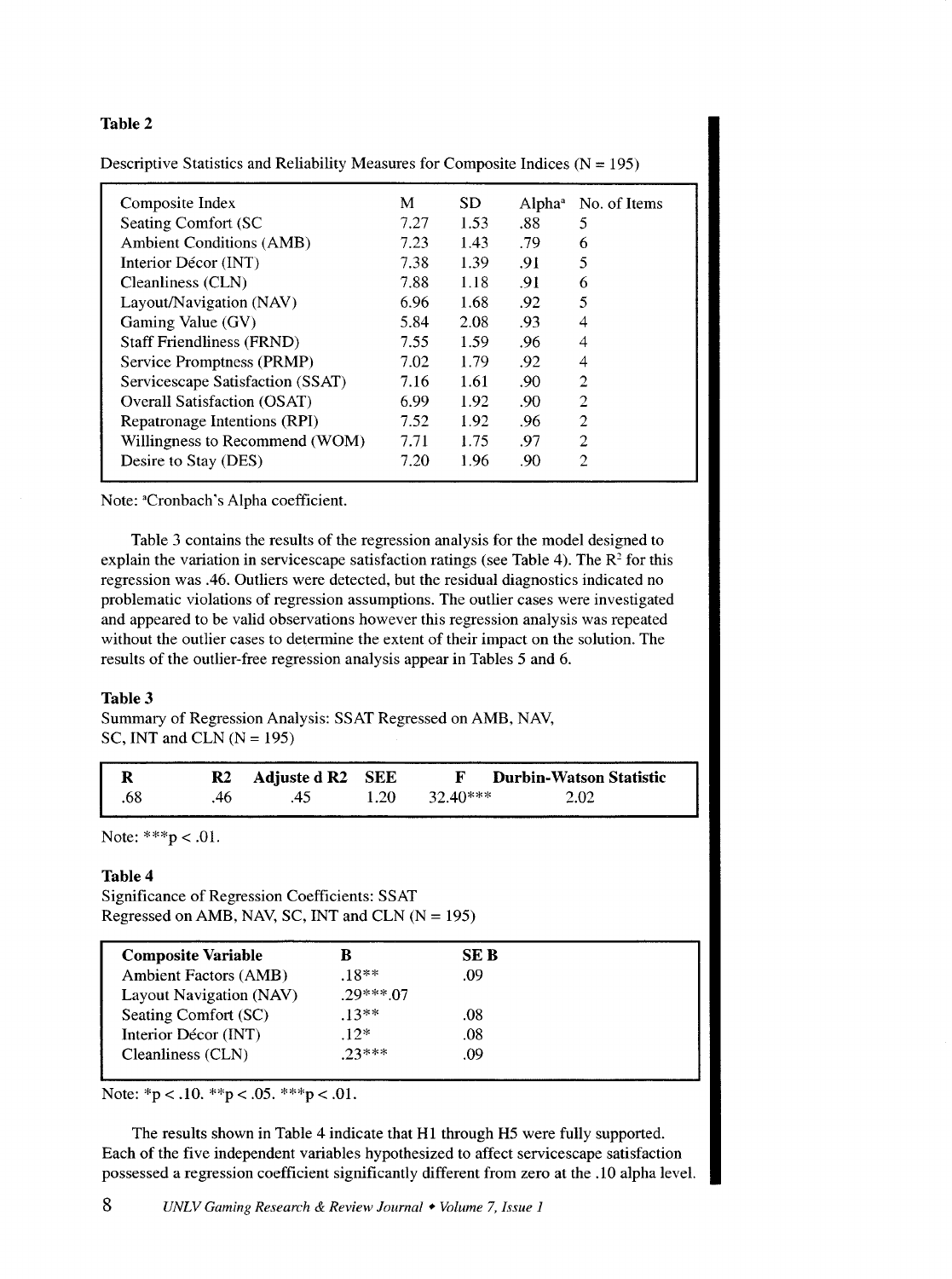*The Detenninants and Effects of Slot Servicescape Satisfaction in a Las Vegas Hotel Casino*  Layout navigation (NAY) and cleanliness (CLN) produced the two greatest beta weights at .29 and .23, respectively. Additionally, both of these variables were significant at the .01 alpha level.

Table 5 and 6 present the results of the regression analysis without the cases identified as outliers. Three cases were lost due to Cook's distances that ranged well beyond the remaining cases, while two more cases were lost to high, studentized, deleted residual values. One final case was removed from the analysis due to its unusually large Mahalanobis distance. A total of six cases were declared as outliers and removed from the regression analysis. As a result of removing the outliers from the regression, the *R2* increased to .50 from .46 and the F statistic increased to 36.75 from 32.40. However, differences in the results of the individual hypothesis tests proved to be more dramatic (see Table 6).

Table 5

Summary of Regression Analysis with Outliers Removed: SSAT Regressed on AMB, NAV, SC, INT and CLN  $(N = 189)$ 

| -R  |         | R2 Adjuste d R2 SEE |      | <b>F</b> Durbin-Watson Statistic |  |
|-----|---------|---------------------|------|----------------------------------|--|
| .71 | - .50 - | - 49                | 1.04 | $36.75***$<br>2.05               |  |

Note:  $***p < .01$ .

Table 6

Significance of Regression Coefficients with Outliers Removed: SSAT Regressed on AMB, NAV, SC, INT and CLN  $(N = 189)$ 

| <b>Composite Variable</b>    | B                 | SE B |  |
|------------------------------|-------------------|------|--|
| <b>Ambient Factors (AMB)</b> | $26***$           | .08  |  |
| Layout Navigation (NAV)      | $23***$           | .06  |  |
| Seating Comfort (SC)         | .07 <sup>ns</sup> | .07  |  |
| Interior Décor (INT)         | $.11*$            | .07  |  |
| Cleanliness (CLN             | .07 <sup>ns</sup> | .09  |  |
|                              |                   |      |  |

Note: \*p < .10. \*\*p < .05. \*\*\*p < .01. n/s (not significant) = p > .10

Perhaps the most notable difference in the test results was the lack of significance associated with the seating comfort (SC) and cleanliness (CLN) variables, which were both previously significant at the .05 and .01 alpha levels, respectively (see Table 4). Also noteworthy was the increase in the regression coefficient of the ambient conditions (AMB) variable, increasing from .18 to .26. Additionally, the ambient conditions variable was significant at the .01 alpha level in the outlier-free regression, as opposed to the .05 alpha level with outliers present. Although no violations of regression assumptions were detected in the all-cases regression analysis, the condition of the scatter plots and P-P plots were improved by removing the outlier cases.

The results from Table 6 failed to support H3 and H5. With the cases identified as outliers removed from the analysis, the resulting effect of cleanliness (CLN) and seating comfort (SC) on servicescape satisfaction (SSAT) was no longer significant at the .10 alpha level. Support remained for HI, H2 and H4. The outlier-free regression was provided to demonstrate the sensitivity of this solution to outliers. However, investigation of the outlier cases provided no basis for removing the observations from the analysis. The outlier cases were indeed unusual, but appeared to be valid responses.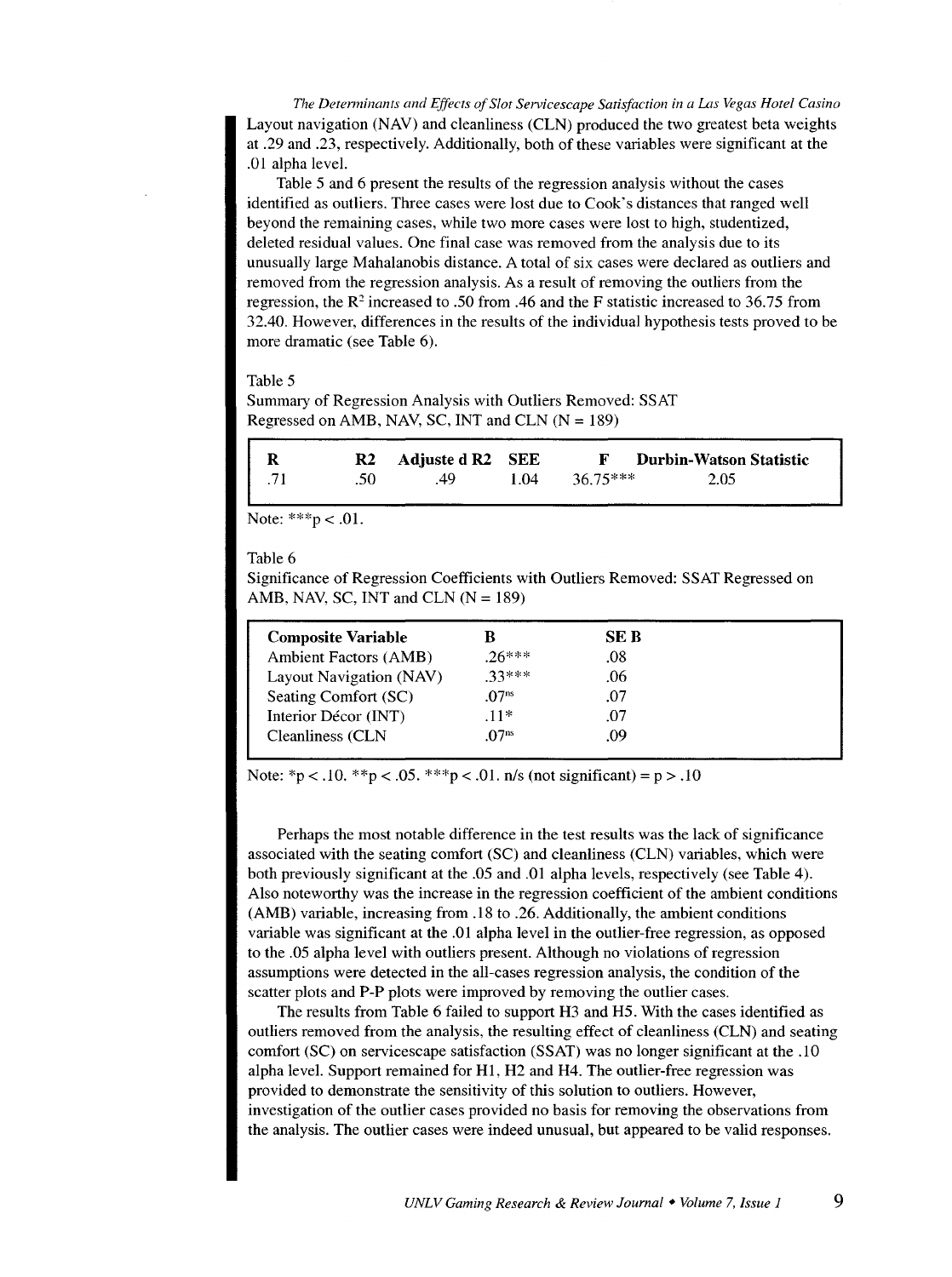# Overall Satisfaction with the Slot Experience

When overall satisfaction (OSAT) was regressed on servicescape satisfaction (SSAT), gaming value (GV), service promptness (PRMP) and staff friendliness (FRND), collinearity diagnostics indicated problematic conditions. These conditions warranted the removal of the staff friendliness (FRND) and service promptness (PRMP) variables from the regression analysis, as these variables were exhibiting high variance inflation factors (VIF) and negative betas. Despite significant, positive, bivariate correlation with overall satisfaction (OSAT) at the .05 alpha level, the regression results indicated that these variables were negatively related to overall satisfaction (OSAT) and not significant at the .10 alpha level. Staff friendliness (FRND) and service promptness (PRMP) were removed from the regression analysis, leaving gaming value (GV) and servicescape satisfaction (SSAT) to predict overall satisfaction (OSAT). The result was a minimal decrease in the adjusted  $R^2$  from .607 to .606. Due to this minimal decrease in the explanatory power of the model, it was decided that the two-variable model would be retained for this analysis.

An attempt was made to combine the staff friendliness (FRND) and service promptness (PRMP) variables to remove the collinearity from the model, however the results proved this attempt to be unsuccessful. Each of the two variables was also removed from the analysis while leaving the other variable in the model. However, problematic collinearity conditions were present in these scenarios as well. The results displayed in Tables 7 and 8 were the least biased results with the greatest explanatory power.

The two remaining variables, servicescape satisfaction (SSAT) and gaming value (GV), explained .62 of the variance in overall satisfaction (OSAT). The results in Table 8 supported H6 and H7, while H8 and H9 were unable to be tested, due to the multicollinearity condition. The effects of servicescape satisfaction (SSAT) and gaming value (GV) were significant at the .01 alpha level.

#### Table 7

Summary of Regression Analysis: OSAT Regressed on SSAT and  $GV (N = 195)$ 

|  | R2 Adjuste d R2 SEE | <b>Durbin-Watson Statistic</b>  |
|--|---------------------|---------------------------------|
|  | .6 I                | $1.20 \qquad 153.13***$<br>1.82 |

Note:  $***p < .01$ 

#### Table 8

Significance of Regression Coefficients: OSAT Regressed on SSAT and GV ( $N = 195$ )

| Composite Variable                      |         | SE B |
|-----------------------------------------|---------|------|
| Servicescape Satisfaction (SSAT) .46*** |         |      |
| Gaming Value (GV)                       | $43***$ | .06  |

Note:  $***p < .01$ .

The collinearity diagnostics of the final model were judged as acceptable, with both VIF's below 2.0. Additionally, no problematic violations of the assumptions related to regression analysis were detected. There were cases identified as outliers, but an examination of these observations indicated that they were valid cases. A regression analysis without the outlier cases was also conducted but no material differences in the results occurred.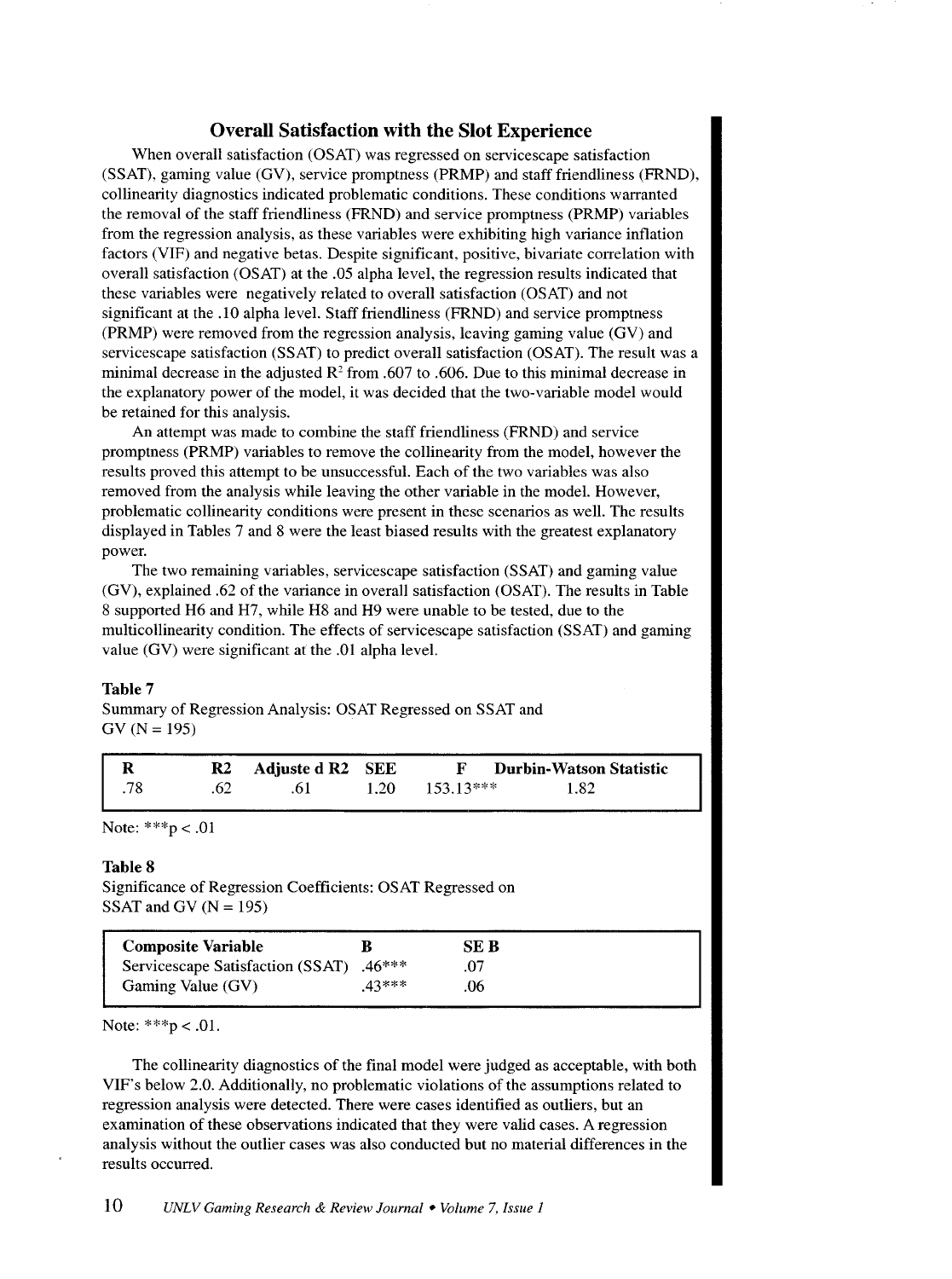#### Overall Satisfaction and Loyalty

Tables 9 and 10 contain the results of the simple regression analyses where repatronage intentions (RPI), desire to stay in the casino environment (DES) and positive word-of-mouth (WOM) were each regressed on overall satisfaction (OSAT). All three model F statistics were significant at the .01 alpha level. The  $\mathbb{R}^2$  results for the repatronage intentions (RPI), desire to stay in the casino environment (DES) and positive word-of-mouth (WOM), models were .59, .57 and .58, respectively. The contents of Tables 9 and 10 supported H10, Hll and Hl2. Analysis of residual histograms and scatterplots of predicted values and studentized deleted residuals revealed no problematic violations of the regression assumptions.

#### Table 9

Summary of Simple Regression Analyses: RPI, DES & WOM Each Regressed on OSAT (N *=* 195)

| R          | R2  | Adjuste d R <sub>2</sub> SEE |     |      | Durbin-Watson Statistic |      |
|------------|-----|------------------------------|-----|------|-------------------------|------|
| <b>RPI</b> | -77 | .59.                         | .59 | 1.23 | 277.32***               | l 79 |
| <b>DES</b> | .75 | .57                          | .57 | 1.29 | $253.05***$             | 1.87 |
| WOM        | .76 | .58                          | .58 | 1.13 | $267.15***$             | l.82 |

Note: \*\*\*p < .01

#### Table 10

Significance of Regression Coefficients: RPI, DES & WOM Each Regressed on OSAT  $(N = 195)$ 

| Dependent | Independent                         | В       | SE B |  |
|-----------|-------------------------------------|---------|------|--|
| Variable  | Variable                            |         |      |  |
| RPI.      | <b>Overall Satisfaction (OASAT)</b> | $77***$ | .05  |  |
| DES       | <b>Overall Satisfaction (OASAT)</b> | $77***$ | .05  |  |
| WOM       | <b>Overall Satisfaction (OASAT)</b> | $69***$ | .04  |  |

Note:  $***p < .01$ .

# Principal Components Analysis (PCA)

The PCA was conducted to examine the theory that five, distinct determinants of servicescape satisfaction were indeed identifiable. Despite the multidimensionality of constructs such as seating comfort, a PCA revealed 5 distinct factors with eigenvalues greater than one. An analysis of a screen plot confirmed a five-component solution. Table 11 demonstrates the solution's simple structure and interpretability. Each of the theorized constructs emerged as a distinct component with the exception of ambient conditions variable. All of the sound-related items in the ambient conditions variable loaded together to form component 5, while the casino smokiness item loaded on the cleanliness component. The overall lighting level (i.e., too bright/dim) and the air temperature items loaded on seating comfort to form a more broadly defined comfort variable. The remainder of the solution mirrored the theoretical model. All loadings below .40 were not shown in Table 11.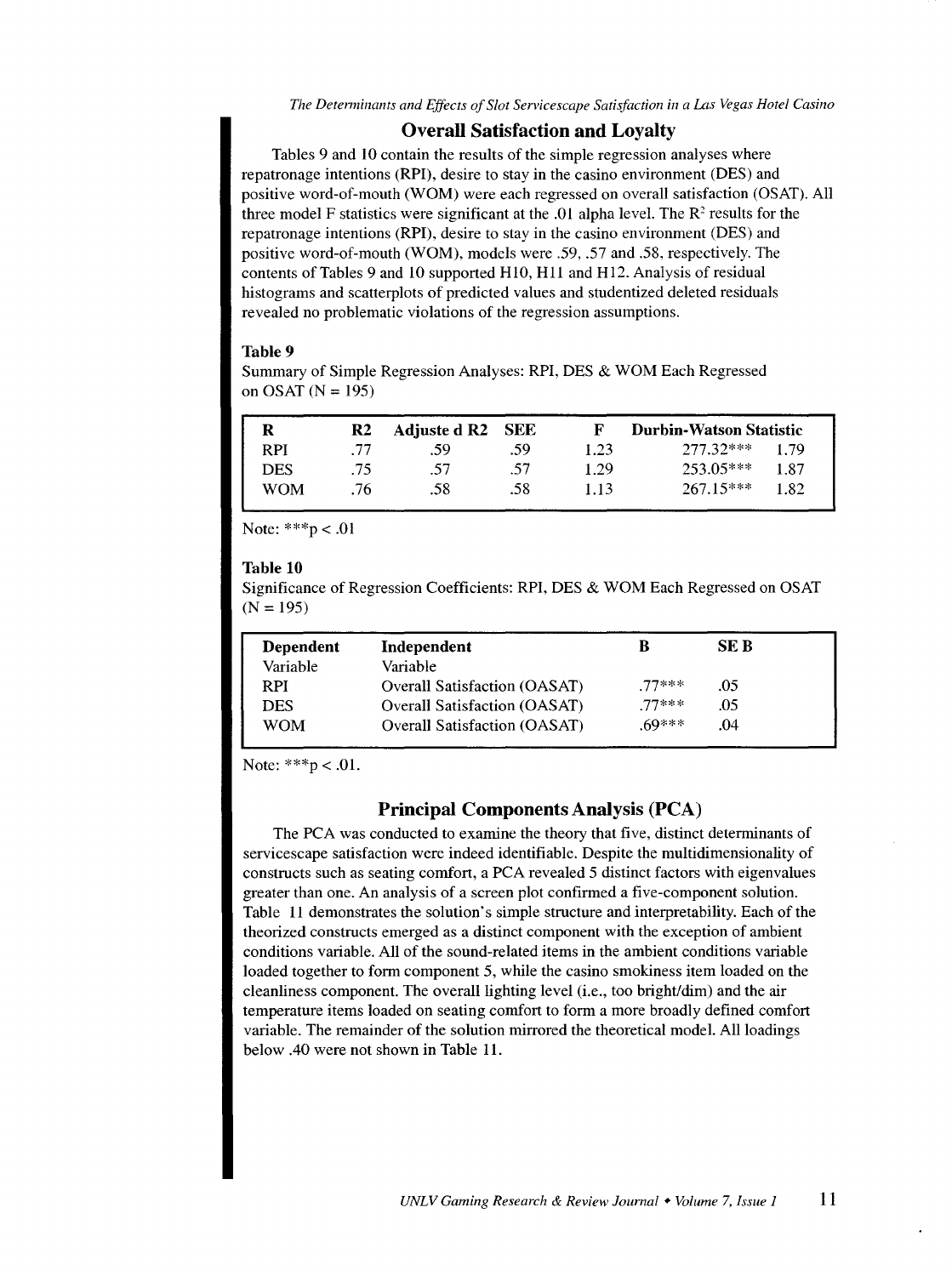Table 11 Rotated Component Matrix: Independent Variables

| Component                  |              |              |     |                  |     |
|----------------------------|--------------|--------------|-----|------------------|-----|
| <b>Scale/Scale Item</b>    | $\mathbf{1}$ | $\mathbf{2}$ | 3   | $\boldsymbol{4}$ | 5   |
| <b>Seating Comfort:</b>    |              |              |     |                  |     |
| SC1seat back               |              | .74          |     |                  |     |
| SC2elbow room              |              | .79          |     |                  |     |
| SC3distance in front       |              | .71          |     |                  |     |
| SC4comfortable             |              | .77          |     |                  |     |
| SC5easy in & out           |              | .74          |     |                  |     |
|                            |              |              |     |                  |     |
| <b>Ambient Factors:</b>    |              |              |     |                  |     |
| AMB1coin sound             |              |              |     |                  | .87 |
| AMB2machine sounds         |              |              |     |                  | .85 |
| AMB3music                  |              |              |     |                  | .61 |
| AMB4lighting               |              | .51          |     |                  |     |
| AMB5temperature            |              | .47          |     |                  |     |
| AMB6smokiness              | .42          |              |     |                  |     |
|                            |              |              |     |                  |     |
| Interior Décor:            |              |              |     |                  |     |
| <b>INT1colors</b>          |              |              | .76 |                  |     |
| <b>INT2electric</b> signs  |              |              | .67 |                  | .43 |
| <b>INT3wall</b> treatment  |              |              | .83 |                  |     |
| <b>INT4floor</b> treatment |              |              | .85 |                  |     |
| <b>INT5attractiveness</b>  |              |              | .78 |                  |     |
|                            |              |              |     |                  |     |
| Cleanlineess:              |              |              |     |                  |     |
| CLN1coin wrappers          | .80          |              |     |                  |     |
| CLN2ashtrays               | .84          |              |     |                  |     |
| CLN3c-tail glasses         | .84          |              |     |                  |     |
| CLN4cleanliness            | .85          |              |     |                  |     |
| CLN5employee appr          | .65          |              |     |                  |     |
| <b>CLN6mach</b> screens    | .68          |              |     |                  |     |
| Layout/Navigation:         |              |              |     |                  |     |
| NAV1 sight lines           |              |              |     | .74              |     |
| NAV2aisle width            |              |              |     | .66              |     |
| NAV3signs/directions       |              |              |     | .86              |     |
| NAV4find things            |              |              |     | .83              |     |
| NAV5# of machines          |              |              |     | .71              |     |
|                            |              |              |     |                  |     |

Note: Varimax rotation with Kaiser normalization was employed in the principal component analysis. Rotation converged in seven iterations.

# Discussion

Hypotheses 1 through 5 were empirically supported in the all-cases model. This support for the theoretical model of slot servicescape satisfaction was encouraging. Additionally, these findings provided general support for the theoretical models advanced by Wakefield & Blodgett (1996) and Bitner (1992), related to consumer evaluations of the servicescape.

One finding of theoretical significance was not associated with the hypothesis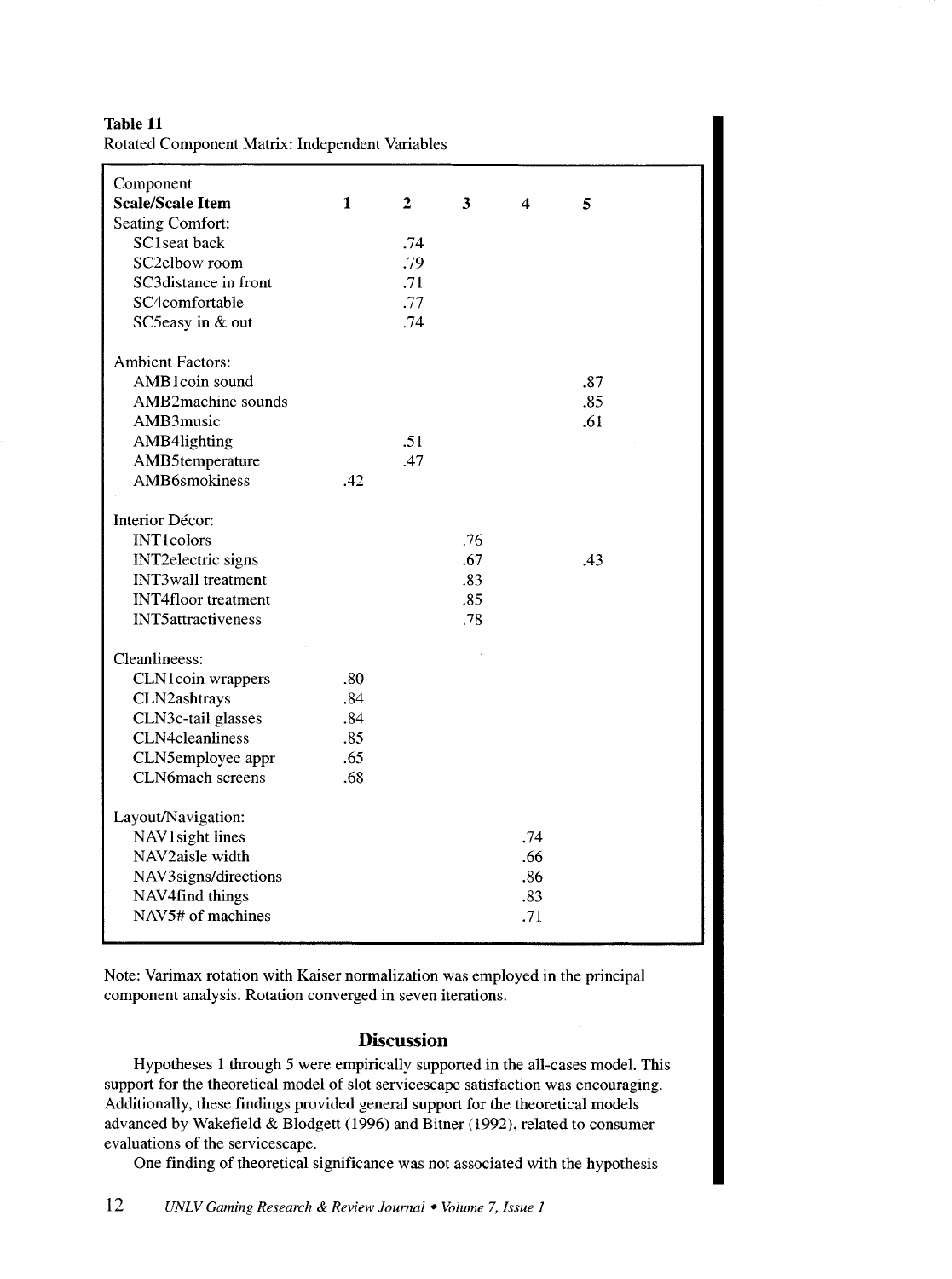*The Determinants and Effects of Slot Servicescape Satisfaction in a Las Vegas Hotel Casino*  testing, but rather the analysis of one model's discriminant validity. The results of a principal component analysis (PCA) yielded support for a five-component solution related to the latent structure of the servicescape determinant matrix. This result was encouraging as it supported the underlying theory related to the model's variable selection process. Although three of the six items from the ambient factors scale loaded on other components, the solution remained interpretable. The item related to air quality (smoky) loaded on the cleanliness component. The items related to the overall lighting level and the comfort of the ambient air temperature loaded on the seating comfort component, forming a broader definition of comfort. The results of this PCA certainly increase the validity associated with these scales and encourage replication of the scales to further clarify and validate the structure found in this study.

## **Managerial Implications**

The results of the study identified five controllable determinants of servicescape satisfaction and found the servicescape to influence overall experience ratings.

**Vegas of servicescape management/maintenance. Most of the attention to the servicescape is paid in the design phases of a hotel casino property.** 

Additionally, the overall satisfaction variable was found to significantly affect willingness to recommend (WOM), repatronage intention (RPI) and desire to stay in the casino **There is little evidence in Las** (DES). These results highlight the importance of the servicescape to the overall slot experience with regard to satisfaction and its associated behavioral intentions.

> There is little evidence in Las Vegas of servicescape management/maintenance. Most of the attention to the servicescape is paid in the design phases of a hotel casino property. Typically, it is difficult to obtain capital investment funds for servicescape-related improvements or changes, as the incremental cash flow associated with such an investment is abstract and difficult to quantify (Y. Harris, personal

communication, April 28, 2000). Hopefully the results of this study will help decrease these capital investment apprehensions and make the potential effects of the servicescape on casino performance less abstract. This assumes that satisfaction will lead to performance gains, resulting from increased repatronage, positive word of mouth and time in the servicescape.

#### **Casino Navigation**

The layout navigation variable (NAV) produced a significant effect on servicescape satisfaction (SSAT) at the .01 alpha level and recorded the greatest regression coefficient, at .29. This result indicates the importance placed on the navigation-related qualities of the slot servicescape. Slot players appear to be concerned with servicescape attributes that assist them in locating items or places of interest. Research supports the notion that people have a strong need to orient themselves or find their way in unfamiliar environs (Wener, 1985).

In some cases it may make sense to remove machines from the slot floor to improve sight lines. Traffic flow to previously hidden areas of the floor may improve, resulting in a form of increased capacity. Sight lines that increase capacity utilization could certainly result in material gains in business volumes.

Clear and common signage indicating machine type (e.g., video poker) and denomination may limit the frustration of players searching for a particular machine. Additionally, clear and visible signage related to restroom location may improve the functionality of the environment and customer relations. However, the challenge for casino management is to incorporate clear and functional signage into the decor scheme, as the interior attractiveness of the servicescape is also important to satisfaction levels.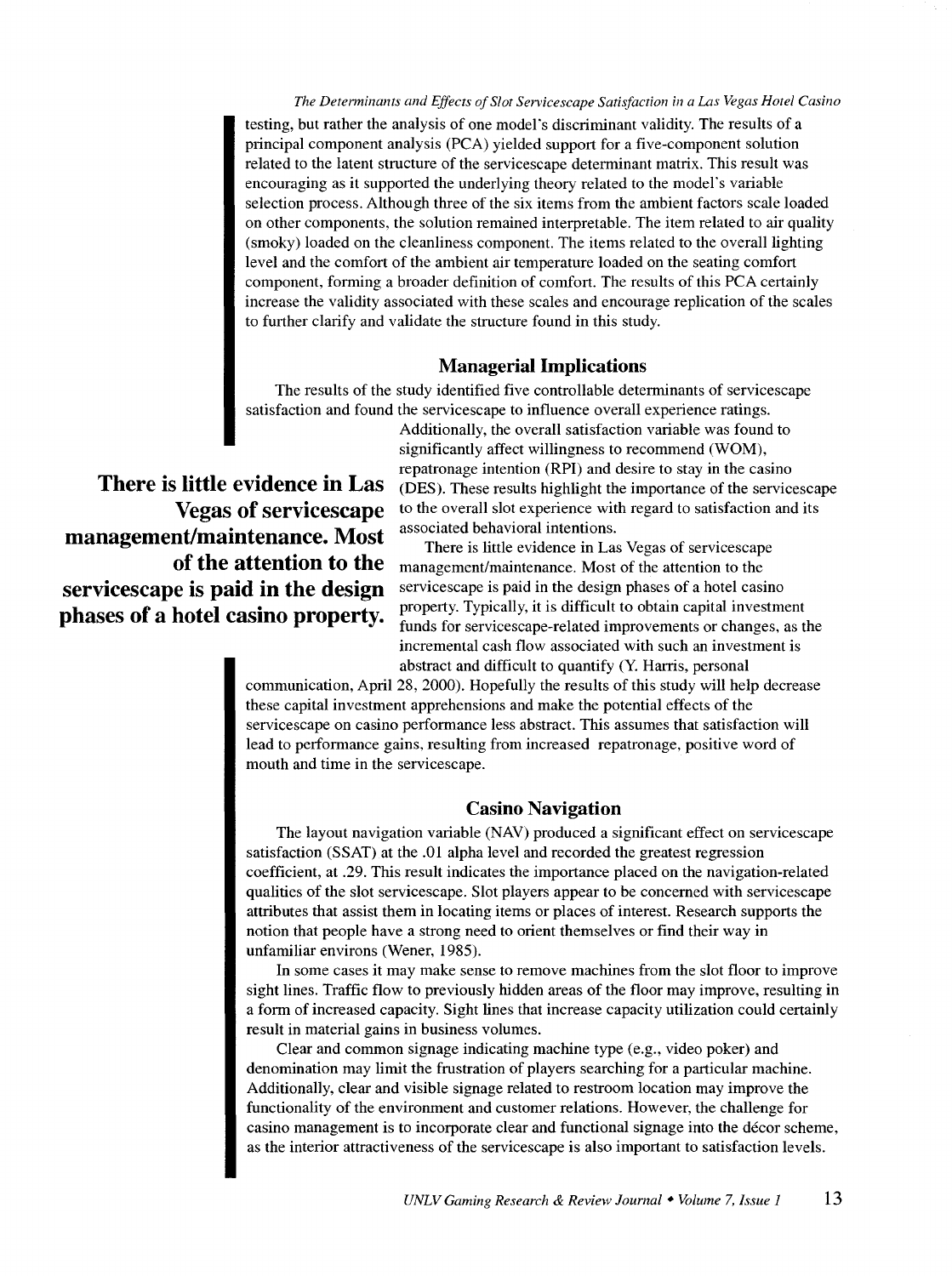#### **Interior Décor**

If no capital improvements were made or the maintenance of the interior was neglected, a replication of this study may produce different results. The challenge for many casino executives is to think of the interior decor or the maintenance of the existing décor as an investment with an associated return, and not a sunk cost. The results of this study provide a foundation for this philosophy, as the interior decor variable was found to influence servicescape satisfaction ratings.

An argument could be made for keeping the décor interesting, as 53% of the survey respondents indicated they visit Las Vegas casinos at least three times annually. This visitation frequency may be important, as continued exposure to the same décor scheme could reduce the overall appeal of the servicescape. Keeping the interior décor of a casino looking new and interesting can be expensive, but revamping the décor may be one key to maintaining the draw capability of the environment. It

**Keeping the interior décor of a casino looking new and interesting can be expensive, but revamping the decor may be one key to maintaining the draw capability of the environment.** 

is conjectured that new casinos continually experience crowds upon opening, due in part, to consumer curiosity related to design, theme and decor. Even small-scale decor improvements may prove sufficient for maintaining the interest of the slot player.

# **Cleanliness**

The cleanliness variable was found to influence servicescape satisfaction ratings, recording the second greatest regression coefficient, at .23. In Wakefield & Blodgett's (1996) study of three Reno, Nevada casinos, the facility cleanliness construct was found to exert the greatest impact on servicescape quality levels. Additionally, the results of a private study conducted to investigate casino patronage motivations found casino cleanliness to be the most influential choice factor for Midwestern, riverboat gamblers (J. Kilby, personal conversation, February 15, 2000).

Casinos face difficult challenges with regard to cleanliness issues. Most casinos are cleaned during the graveyard shift (i.e.,  $2:00$ am  $- 10:00$ am) when business volumes are at the lowest level. Focus group participants offered some interesting suggestions with regard to improving the cleanliness of the servicescape during peak business hours. ( 1) Consumer perceptions of cleanliness may be improved by increasing the presence of porters during peak business hours. These additional porters could be responsible for cleaning the fingerprints off of machine screens and picking up coin wrappers from the aisles. (2) Employees, such as bus people, could be sent into the servicescape to assist cocktail servers in the retrieval of dirty cocktail glasses that accumulate during peak business periods. These suggestions should be considered, as the results of this study and others indicate that investing in cleanliness is related to satisfaction levels. Cost oriented casino managers may want to reconsider their position regarding the number of porters to employ.

# **Seating Comfort**

Seating comfort also positively influenced servicescape satisfaction ratings. This result was meaningful, as the casino under study employed a wide variety of seats on the slot floor. It is not uncommon for a Las Vegas casino to have slot machine seats that vary in terms of back support, seat covering (i.e., fabric or vinyl), cushioning and maneuverability. The spatial configurations of Las Vegas slot floors also vary with regard to machine density. All of these attributes are components of seating comfort. However, each of these attributes or options can be affected by cost considerations. For example, fabric covered seats are more expensive than vinyl covered seats and seats with backrests are more expensive than stools without backrests.

The results of this study indicate that seating comfort is positively related to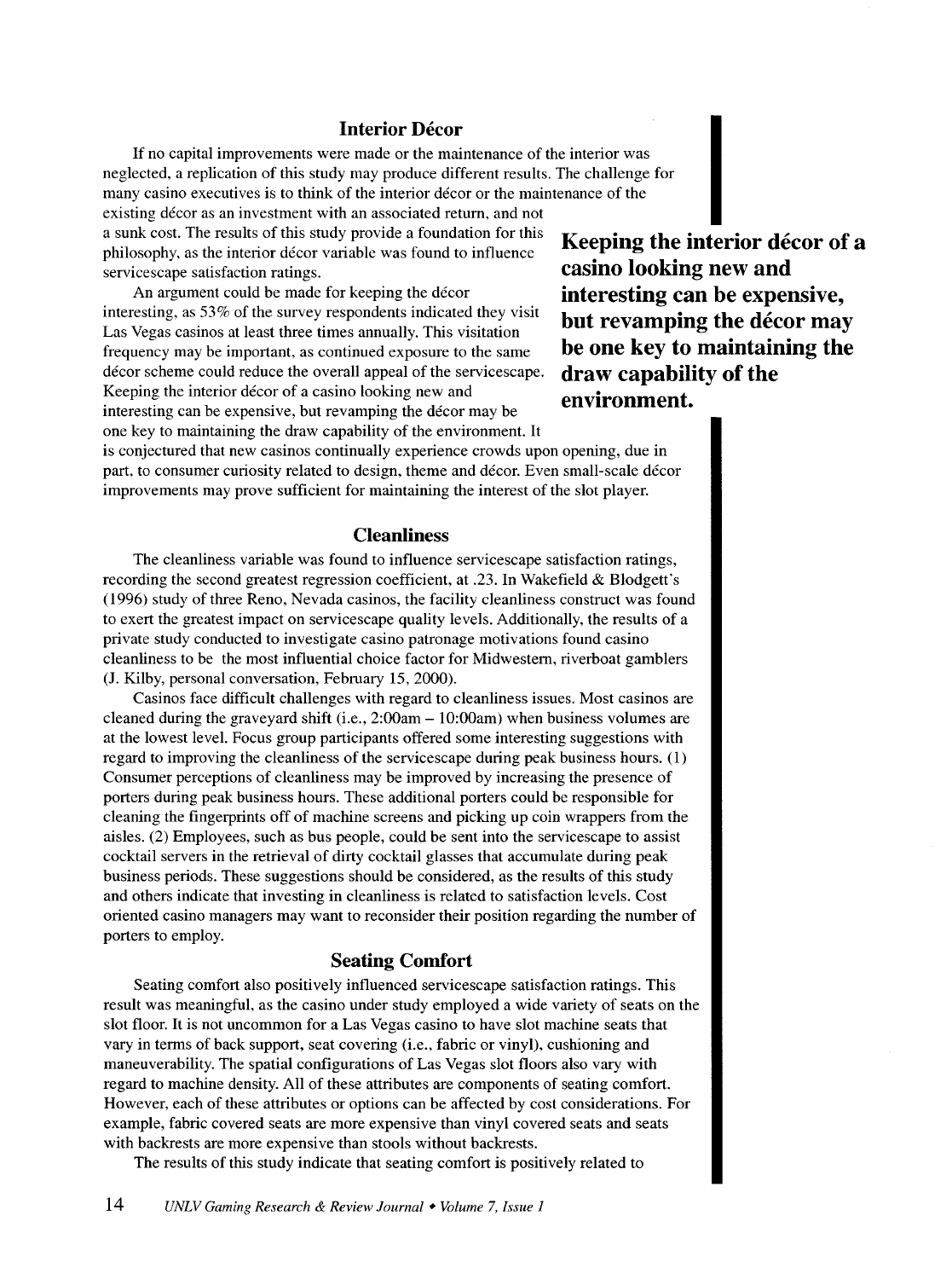*The Detenninants and Effects of Slot Servicescape Satisfaction in a Las Vegas Hotel Casino*  servicescape satisfaction, providing support for abandoning a pure cost focus with regard to slot machine seating. Many times managers need to see evidence that an attribute is important to customer satisfaction before they feel comfortable investing in it. Although this study certainly does not prove cause and effect, the results support the notion that seating comfort is important to slot players. Additionally, comfortable slot players are more likely to stay in the servicescape, increasing the chances of extended gaming sessions.

**Managers need to see evidence that an attribute is important to customer satisfaction before they feel comfortable investing in it.** 

With regard to existing research, the findings related to the effect of seating comfort support theory advanced by Bitner (1992) and refute the findings of Wakefield and Blodgett (1996). One component of Bitner's theory holds that the physical comfort associated with a servicescape will lead to positive perceptions of that environment and ultimately, approach behavior. Bitner's theory would categorize seating comfort as physical comfort. The positive effect of seating comfort on servicescape satisfaction supports Bitner's notion of the positive relationship between physical comfort and a person's evaluation of an environment. Wakefield and Blodgett also noted Bitner's theory related to the

exaggerated importance of comfort when consumers spend extended periods of time in the servicescape. Their results indicated that seating comfort did not influence servicescape quality ratings in their casino sample. However, Wakefield and Blodgett's seating construct was general and not adapted to casinos in particular, as outdoor stadiums were also examined with the same survey instrument. This may have had some bearing on the results.

# **Ambient Conditions**

Although the ambient factors of the servicescape were found to influence servicescape satisfaction, this construct featured the most variability with respect to the nature of the scale items. Three of the items were related to comfort sensations while the remaining three items were related to aural sensations. This inter-item disparity was a likely contributor to the failure of the six items to load together in the principal component analysis.

Grayston (1974) makes the point that the ideal ambient conditions of an environment vary across setting, task and individual. This point is of particular importance to this study, as each casino must find the ambient factor combination that best suits the desires of its targeted clientele. The casino examined in this study now has

# **The ambient factors of the slot environment are important to customer satisfaction and should be managed.**

evidence suggesting that ambient factors (AMB) are important to the satisfaction levels of its clientele. Further exploration may be accomplished through experimentally manipulating specific ambient conditions and measuring the resulting effects. The results of the current exploratory study simply indicate that the ambient factors of the slot environment are important to customer satisfaction and should be managed.

The results associated with the ambient conditions (AMB) scale support the qualitative findings of Francoeur ( 1992) with

regard to the importance of the ambient conditions to the casino environment profile. These results also supported Bitner's (1992) general notion that the ambient conditions of an environment are an important component of a consumer's holistic evaluation of that environment. Further, Bitner notes the exaggerated importance of ambient conditions when the consumer is exposed to the environment for an extended period of time. As slot players can spend several hours at a time in the servicescape, the result of this study lends support to Bitner's theory. The positive impact of the ambient factors on servicescape satisfaction also supports the findings of Wakefield and Blodgett (1999).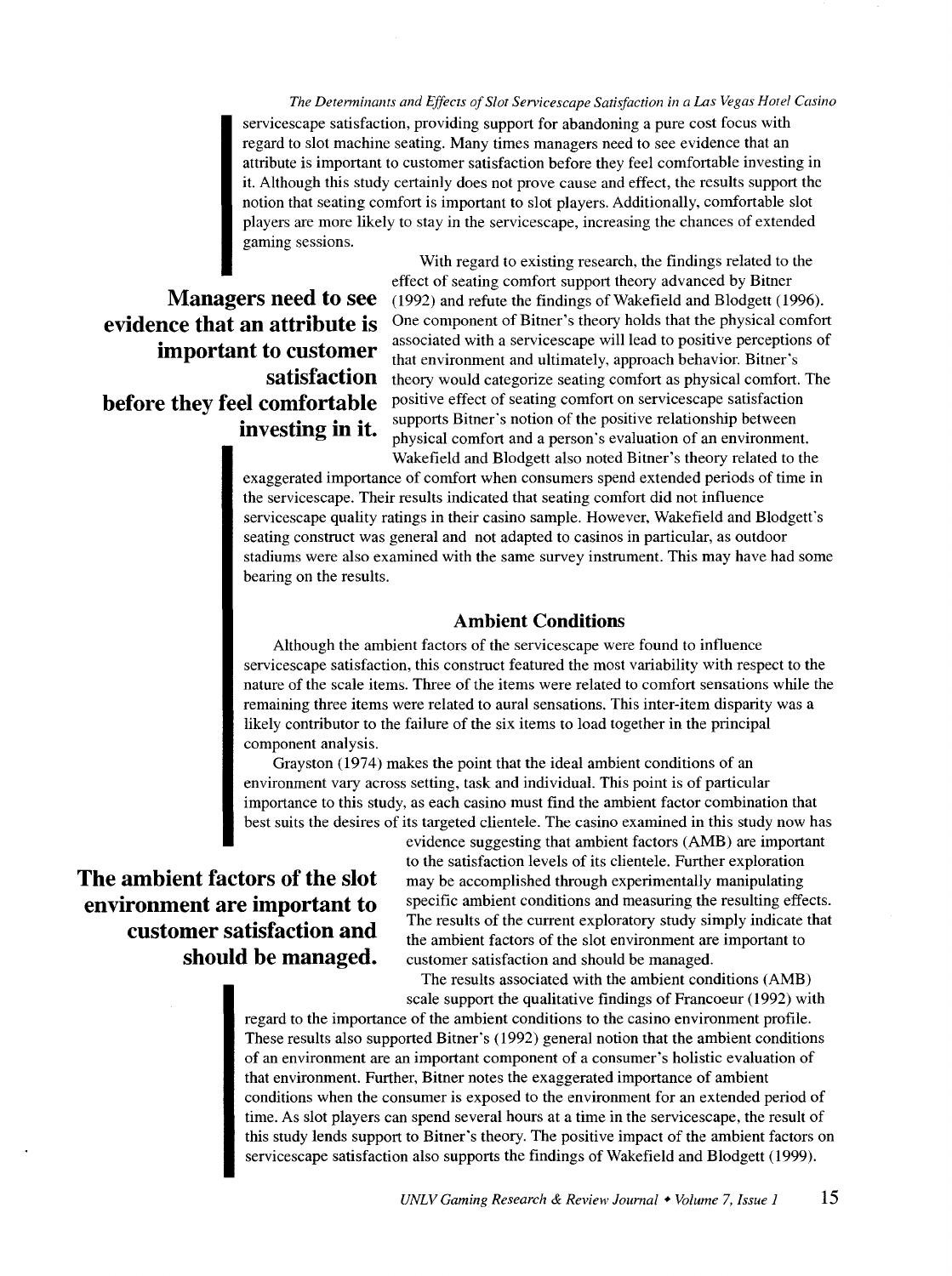#### **Servicescape Satisfaction**

Overall satisfaction (OSAT) was regressed on the servicescape and gaming value variables. Both independent variables were significant at a .01 alpha level, with the servicescape satisfaction (SSAT) variable producing a beta weight of .46 against .43 for GV. This result may surprise some industry professionals, as it has been the author's experience that gaming value perceptions are much more widely theorized to influence overall customer satisfaction (McKee, 1998). However, the result of this study highlights the relative contribution of servicescape satisfaction (SSAT) to that of the more traditionally accepted determinant of overall satisfaction. Further, these results support the findings of a pilot study designed to predict overall customer satisfaction with the gaming experience (Mayer, et al., 1998). Their model produced significant effects for both an atmospheric/environment variable and a gaming value variable with the environment variable producing the greater of the two influences.

# **Gaming Value**

This variable recorded the lowest mean value of any composite variable in the study, at 5.84, and the greatest standard deviation, at 2.08. The mean value nearest to gaming value (GV) was the layout navigation (NAV) variable, at 6.96. There were more low scores on the GV variable than any other variable, indicating that several participants tended to disagree with the positive gaming value statements. Expressions related to the inability to win at the slot machines were abundant in the comments section of the survey instrument. Management also expressed concern regarding the high hold percentage of the slot floor. The results of this study indicated that gaming value perceptions were positively related to overall satisfaction with the slot experience. However, this particular casino may want to consider formulating a plan to improve gaming value perceptions.

# **Limitations**

The instability of the servicescape satisfaction model was indicated, as six outlier cases were removed from the analysis, resulting in the reversal of two hypothesis test decisions. Both the cleanliness and the seating comfort variables were no longer significant under the test parameters of the analysis. The removal of these six influential cases had a marked effect on the solution, indicating an unstable matrix. Although these cases were valid, the solution should be interpreted with caution.

The convergent and nomological validity of the scales was not measured. Due to data collection issues, the availability of comparable constructs and cost limitations, these forms of validity were not addressed. The identity and accuracy of the model constructs is compromised to a certain degree by the absence of these forms of validity. Reliability measures (alphas) may have been inflated, as the survey instrument did not randomize the order of the items. The items were grouped by construct and the survey instrument included section/construct titles (e.g., Overall Satisfaction), which indicated the intended similarity of the items.

The analysis of the data may be biased as a result of the difference in the refusal rates experienced by the two interviewers that administered the survey. It is possible that one interviewer may not have appealed to a certain character of person, producing a unique influence on the solution. There are many possible scenarios related to differences in the sub-samples obtained by each interviewer. These effects remain unknown, as differences in the responses obtained by each interviewer were not examined.

Although the research hypotheses are stated **in** terms of the effect an independent variable will produce or exert, it should be noted that regression analysis does not provide proof of a cause and effect relationship. So the results of the hypothesis tests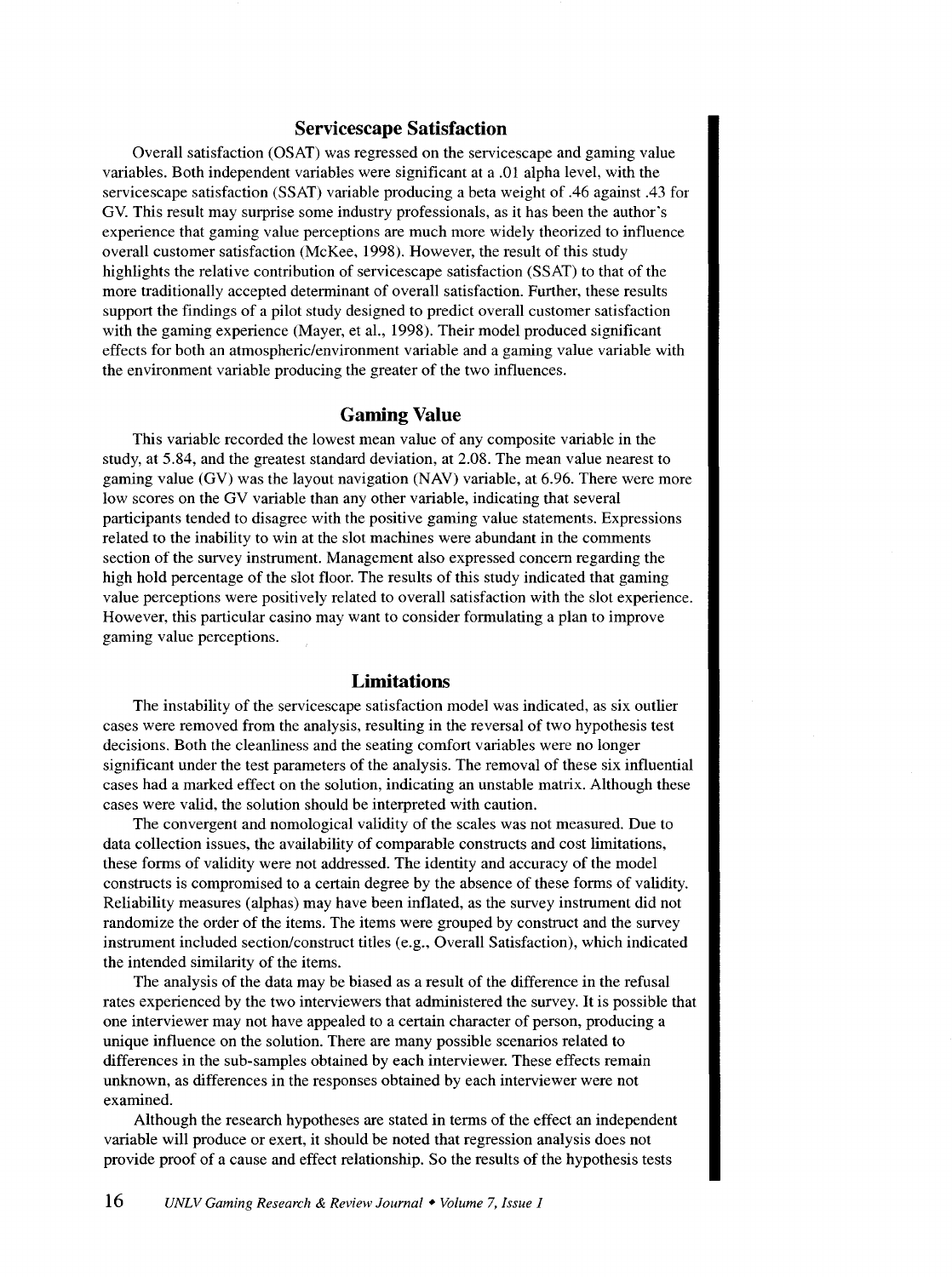*The Detenninants and Effects of Slot Servicescape Satisfaction in a Las Vegas Hotel Casino*  should be strictly interpreted as support for the tenability or plausibility of the theoretical models. All language or reference to effect or influence is intended to describe the presence or absence of a model effect.

# **Recommendations for Future Research**

#### Servicescape Scale Expansion

The results of the servicescape satisfaction model were moderate, as .46 of the variance in servicescape satisfaction (SSAT) was explained by the independent variables. This result may be due to individual preferences or a high degree of random variation associated with the criterion variable. However, during the course of the study the following variables were identified as additions to the model that could improve its explanatory power.

- 1. A scale addressing the attractiveness of the employees and/or customers of the hotel casino.
- 2. A scale designed to measure the feeling of safety from harm or theft.

Certain hotel casinos in Las Vegas have marketed themselves as gathering places, featuring party-like atmospheres similar to that of nightclubs (e.g., Hard Rock Hotel and Casino). Other properties are known for the attractiveness of their cocktail servers (e.g., Rio Hotel Casino). These attributes may affect the satisfaction levels associated with the servicescape, as people are an important part of any environment (Russell & Snodgrass, 1987).

Most casinos experience problems with theft in the slot environment. Purse snatching teams are known to work casinos, preying on elderly persons and unsuspecting customers (Ivancevich, 1995). Modifications to slot cabinetry have been made to prevent purse-snatchers from reaching through machines to steal handbags and other items of value. Security is an important marketing issue for casinos, as no casino wants to be thought of as unsafe environment.

# **Further Examination of Servicescape Determinants**

This study determined that each of the five variables theorized to influence servicescape satisfaction was significant under the imposed test parameters. However the next step is to experimentally examine the economic implications of these variables. For example, determine the effect of seating comfort on length of play. This experiment would control for the effects of machine location, game type and other controllable influences on length of play, attempting to vary only seat quality. Players would be observed as to their length of play and analysis of variance could determine whether a significant difference exists between the mean values of the length of play measurements. This result would help casino management better understand the economic effects associated with the various seat designs, as a change in length of play is easily restated in terms of coin-in.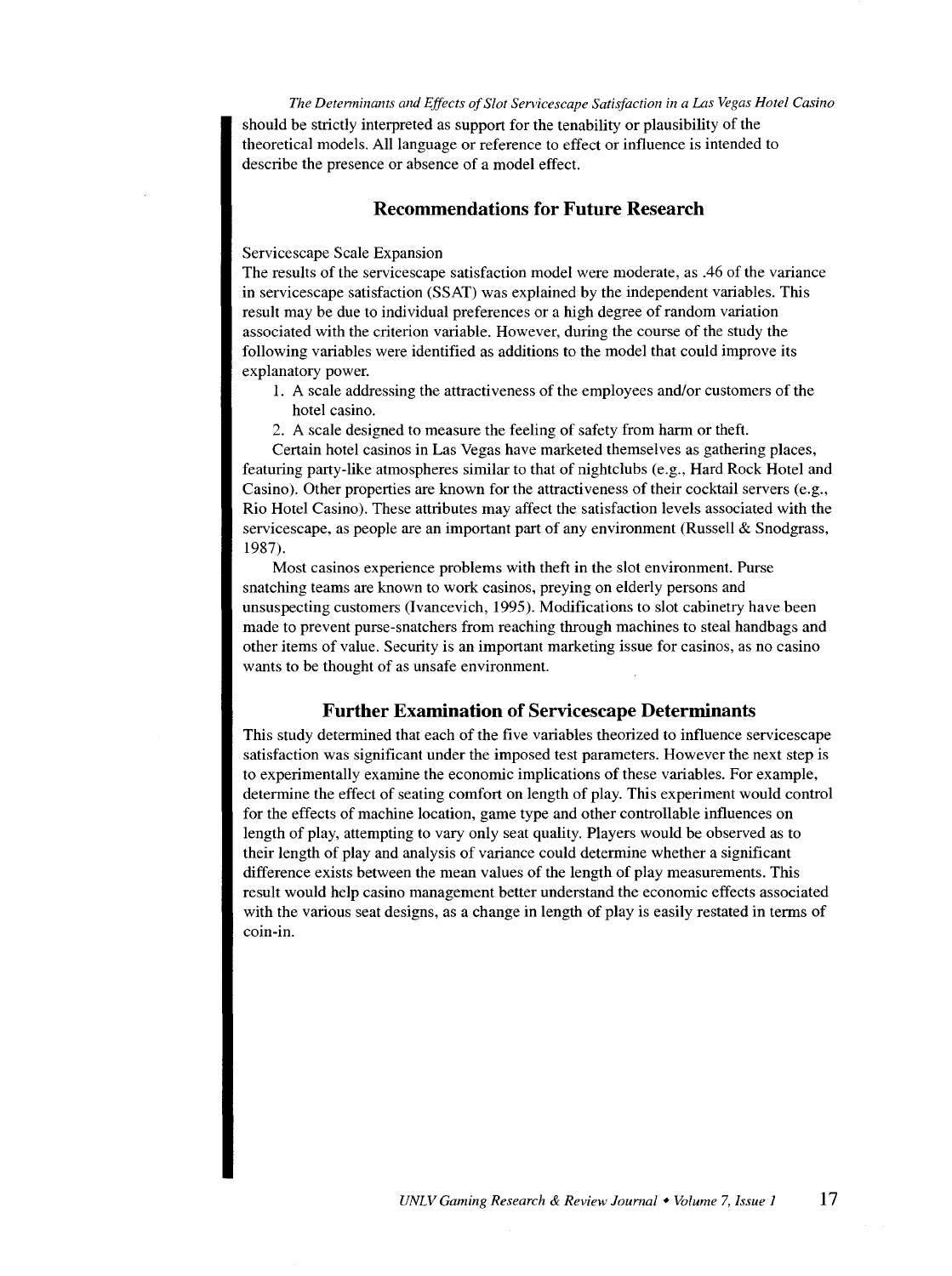# **References**

- Anderson, E. W., Fornell, C., & Lehmann, D. R. (1994). Customer satisfaction, market share and profitability: Findings from Sweden. *Journal of Marketing,* 58(July), 53- 66.
- Anderson, E. W., & Sullivan, M. (1993). The antecedents and consequences of customer satisfaction for firms. *Marketing Science,* 12(Spring), 125-143.
- Baker, J., Grewel, D., & Parasuraman, A. (1994). The influence of the store environment in quality inferences and store image. *Journal of the Academy of Marketing Science,*  22(Fall), 328-339.
- Bitner, M. J. (1992). Servicescapes: The impact of physical surroundings on consumers and employees. *Journal of Marketing,* 56( April), 57-71.
- Branton, P., & Grayson, G. ( 1967). An evaluation of train seats by an observation of sitting behavior. *Ergonomics, 10,* 35-41.
- Dabholkar, P. A., Thorpe, D. **1.,** & Rentz, J. 0. (1996). A measure of service quality for retail stores: Scale development and validation. *Journal of the Academy of Marketing Science*, 24(1), 3-16.
- Desor, J. A. (1972). Toward a psychological theory of crowding. *Journal of Personality and Social Psychology,* 21(1), 79-83.
- Edwards, J. (1998). The game's the thing. *Casino Journal,* 11(9), 82-85.
- Eroglu, S. A., & Machleit, K. A. (1990). An empirical study of retail crowding: Antecedents and consequences. *Journal of Retailing,* 66(Summer), 201-221.
- Floyd, W. F., & Ward, J. S. (1969). Anthropometric and physiological considerations in school, office and factory seating. *Ergonomics, 12,* 132-139.
- Fonvielle, W. (1997). How to know what customers really want. *Training and Development,* 51(9), 40-44.
- Fornell, C. (1992). A national customer satisfaction barometer: The Swedish experience. *Journal of Marketing, 56(* January), 6-21.
- Francoeur, L. (1992). *Applying the theme of "luck" to a destination resort with casino.*  Masters thesis, Cornell University. [available UNLV library catalog].
- Gardner, M.P., & Siomkos, G. J. (1985). Toward a methodology for assessing effects of in-store atmosphere. In R. Lutz (Ed.), *Advances in consumer research* (pp. 27-31). Chicago: Association for Consumer Research.
- Grayston, D. (1974). Music while you work. *Industrial Management,* 4(June), 38-39.
- Herriott, S. (1997). Reel-spinning talk. *Casino Journal,* 10(10), 104-109.

Ivancevich, S. H. (1995). Casino surveillance: Internal control structure and beyond. *The Bottomline,* 10(1), 30-33.

- Jones, J. W. (1978). Adverse emotional reactions of nonsmokers to secondary cigarette smoke. *Environmental Psychology and Nonverbal Behavior,* 3(2), 125-1 127.
- Jones, **J.** W., & Bogat, A. (1978). Air pollution and human aggression. *Psychological Reports,* 43(December), 721-722.
- Kilby, **J.,** & Fox, J. (1998). *Casino operations management.* New York: Wiley.
- Levesque, T., & McDougall, G. H. G. (1996). Determinants of customer satisfaction in retail banking. *International Journal of Bank Marketing, 14(7),* 12-20.
- Levine, M. (1982). You-are-here maps: Psychological considerations. *Environment and Behavior, 14(2),* 221-237.
- Levine, M., Marchon, **1.,** & Hanley, G. (1984). The placement and misplacement of youare-here maps. *Environment and Behavior,* 16(2), 139-157.
- Macomber, D. M. (1998). Casino ABC's: Building blocks to success. In S. Bybee (Ed.), *Principles of casino & gaming management* (section 1). Las Vegas, NV: Author. [distributed in packet, UNLV course HOA 718].
- Mahnke, F. H. (1987). *Color and light in man-made environments.* New York: Van Nostrand Reinhold.